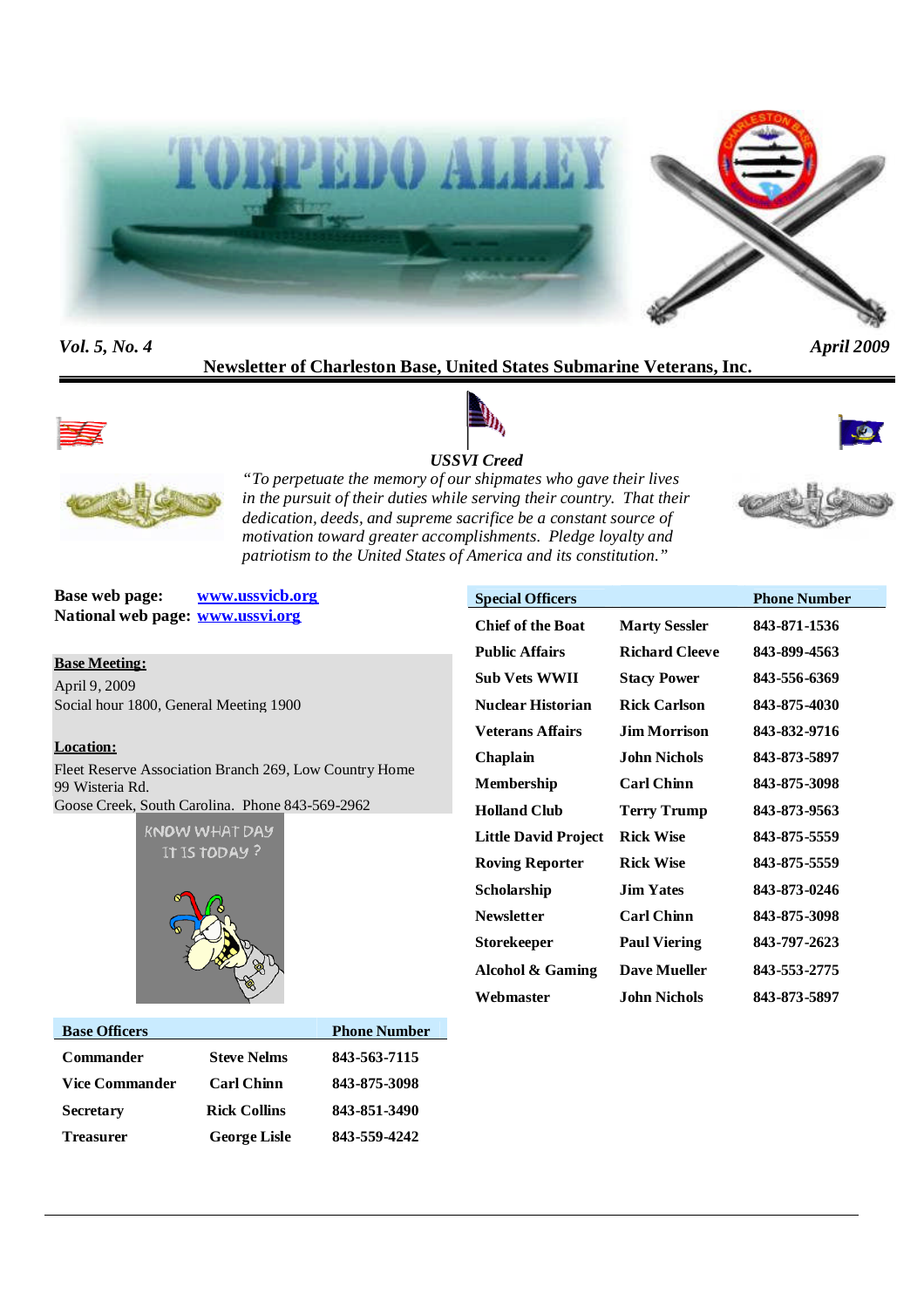#### **Minutes of the March 2009 meeting**

Attendance for the March 12, 2009 meeting was 116

**Opening Ceremony**: Base Commander called the meeting to order. A Quorum was present and the meeting was commenced at 1900.

**Introductions**: New people were introduced; John E Sabo, Charles E. Hall, Mike Capstraw, Jeff Reuer, Phil Versprill. Welcome aboard.

**Secretary:** Secretary Rick Collins asked for a motion to approve the meeting minutes from last month. A motion was made and seconded. Minutes approved.

**Treasurer**: George Lisle gave the treasurer's report.

**Storekeeper**: We have vest clasps and several new items.

**Chaplain:** Monthly Report: On February 19<sup>th</sup> at the Subvets of WWII lunch, we conducted a bell tolling memorial service for Wallace Fulmer, a member of Subvets WWII and USSSVI Charleston Base. There was a very good crew mustered to give Wallace a Sailor's farewell. Wallace's son, George, was in attendance to receive items given to the family.

On March 1st, VFW SC Post 3433 and Ladies Auxiliary, FRA Low Country Branch 269 and USSVICB conducted a memorial service at the VFW Ladson for Curly Houck. At the end of the service there was a flag folding ceremony which was done extremely well and with great dignity.

Cards were sent as follows:

**Paul Viering** as he recovered from oral surgery. **Wally Upchurch** as he recovered from back surgery. **Sue Cook** and family of Bill Cook who departed on Eternal Patrol on February  $18<sup>th</sup>$ . Bill was not a member of USSVICB.

**Debbie Vaughn** and family of Russell Vaughn who departed on Eternal Patrol on February 20, 2009. Russell was not a member of USSVICB.

**Judy Hutchinson** and family on the death of her mother, Mary Glidden on March  $8^{\text{th}}$ .

**Larry Sims** while in the hospital and now at home. For those who don't know, Larry has been discharged from the hospital and is now at home. When I talked to him concerning his diagnosis, Larry's words were not to sugar-coat things. Larry has been diagnosed with Mesothelioma, a form of cancer that is almost always caused by previous exposure to asbestos. He will see the oncologist (cancer doctor) this week and will know more after that. He plans to begin his chemo treatments on the  $23<sup>rd</sup>$  and will take them as long as the doctors feel it is helping. After that they will let nature take its course. The doctors have told him that his life expectancy is 2 months to 2 years.

**Public Affairs**: We would like all the new people to get their pictures taken.

Sub Vets WWII: Amberjack memorial at White Point Garden at 1100 on 21 March.

**Scholarship**: Jim Yates was not present. The committee met and selected this year's recipients; the awards will be handed out at our next meeting in April.

**Veteran's Affairs**: No report

**District Commander:** 29 April thru 3 May is the combined district meeting in St. Augustine, Fl. The District Commander election is in June. Anyone can run. 13 to 15 May WWII southeast regional in Kings Bay. We are opening a new base in Greenville/Spartanburg area.

**Vice Commander Report**: No report

**Holland Club**: No report

**Membership**: We had 307 members but two signed up tonight making out total 309. We dropped 26 members this year.

**Little David:** Working party on the 15<sup>th</sup> of April at 1000. We only need a small amount of painting.

**Newsletter:** No report

**Alcohol & Gaming**: No Neck gave an apology to all the auxiliarymen in attendance in the way only he can. He also gave a financial report on The After Battery.

**Chief of the Boat:** April 11<sup>th</sup> is the Submarine Ball, tickets are going fast.

April  $18^{th}$  is the Grits Festival parade @ 1000. And from  $29<sup>th</sup>$  to the  $2<sup>nd</sup>$  of May is the district convention in St. Augustine, FL.

**Base Commander**: We have been donated a diving alarm. We have enough for us, we need to come up with a plan on what to do with it.

**Nuclear Historian**: No report

**Old Business**: None

**New Business**: None

**Good Of The Order**: All active duty and retired military receive a 10% discount at Lowes and maybe also Home Depot. You need to ask for it.

Depth Charge drawing with \$343 to winner. The winner was Mike Karriker. He donated \$60 to the scholarship fund.

The Base Commander adjourned meeting at 2000.

**\*\* End of the minutes for March 2009 \*\***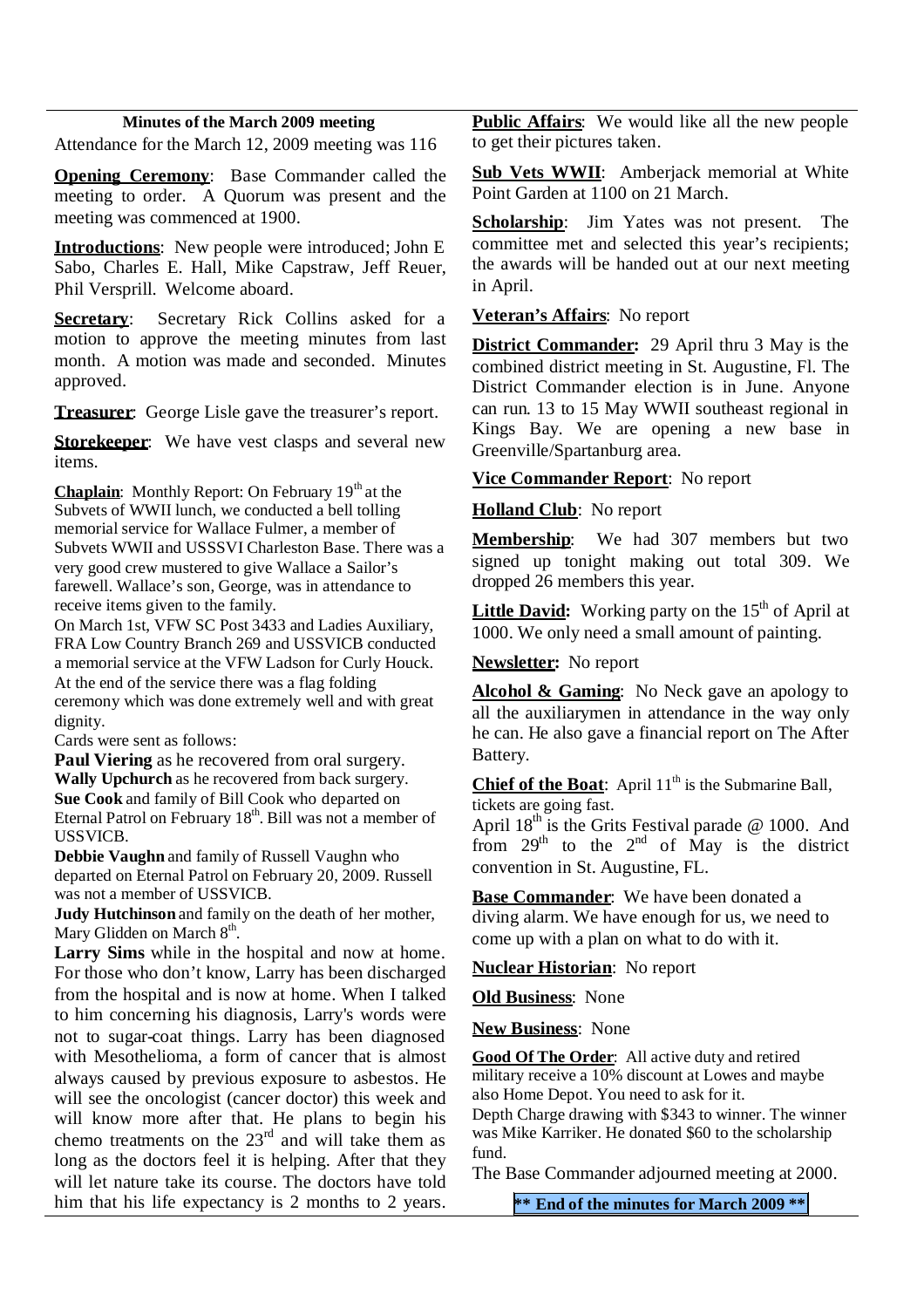Larry would enjoy his shipmates making short home visits which he would prefer over phone calls. However if you cannot travel and want to call he understands and will take short phone calls. Please understand his wishes. If anything changes he will let us know. Larry, Betty and their family really would appreciate all of your prayers.

If you know of shipmates or spouses from other bases who are having a difficult time, had surgery, etc. and would like for USSVI Charleston Base to send them a card please send their name and address to the Chaplain via email or phone call. *"Don't tell mom I'm a submariner, she*



*thinks I play piano in a whorehouse."*

## **April Submarines Lost:**

| <b>USS Pickerel</b>                  | SS 177              | April 3, 1943  |  |  |
|--------------------------------------|---------------------|----------------|--|--|
| USS Grenadier SS 210                 |                     | April 22, 1943 |  |  |
| <b>USS Snook</b>                     | SS 279              | April 8, 1945  |  |  |
| <b>USS Thresher</b>                  | SSN 593             | April 10, 1963 |  |  |
| Run silent, run deep                 |                     |                |  |  |
| For freedom we fought to keep        |                     |                |  |  |
| How we spent so many days            |                     |                |  |  |
| Beneath the shimmering waves         |                     |                |  |  |
| A terrible foe we fought             |                     |                |  |  |
| And gave our lives; and freedom      |                     |                |  |  |
| bought                               |                     |                |  |  |
| Now our souls forever lie            |                     |                |  |  |
| Restlessly beneath the waves         |                     |                |  |  |
| So silent now, so deep               |                     |                |  |  |
| For it is not enough for you to weep |                     |                |  |  |
| For we shall not have died in vain   |                     |                |  |  |
| Lest you forget for what we gave     |                     |                |  |  |
| We gave our lives, freedom to save   |                     |                |  |  |
| For if you forget our deeds          |                     |                |  |  |
| Then we shall never sleep            |                     |                |  |  |
| Though we lie so silent, so deep     |                     |                |  |  |
|                                      | Al Alessandra, 2005 |                |  |  |

#### **Grit Festival Parade**



Charleston Base will participate in the annual World Grits Festival Parade on April 18, in St. George. Parade will start at 1100. Line up is at 1000 on Highway 15, far side of town. The float will leave The After Battery at 0930.

# April Birthdays! Attaway Carlson, E Carlson, R Cochrane Comp Detwiler Erickson Giannetto Gibson Hill Hyatt Little Mason McDonald Nettles Oser Pepper Randall Shoesmith Slattery Smith, M Sparger Vlam Walsh Wood, D



- April 9 Monthly meeting
- April 11 Submarine Birthday Ball, \$25 per person
- April 18 St. George Grits Festival Parade line-up at 1000; starts at 1100
- April 14 Little David working party to prep
- April 15 Little David working party to paint
- April 16 WWII lunch at Ryan's 1200

April 29-May 3 – Southeast Region Convention in St. Augustine, FL



#### **Submarine War Patrol Reports**

At the end of each war patrol of WW II, submarine commanders created a report on the patrol. These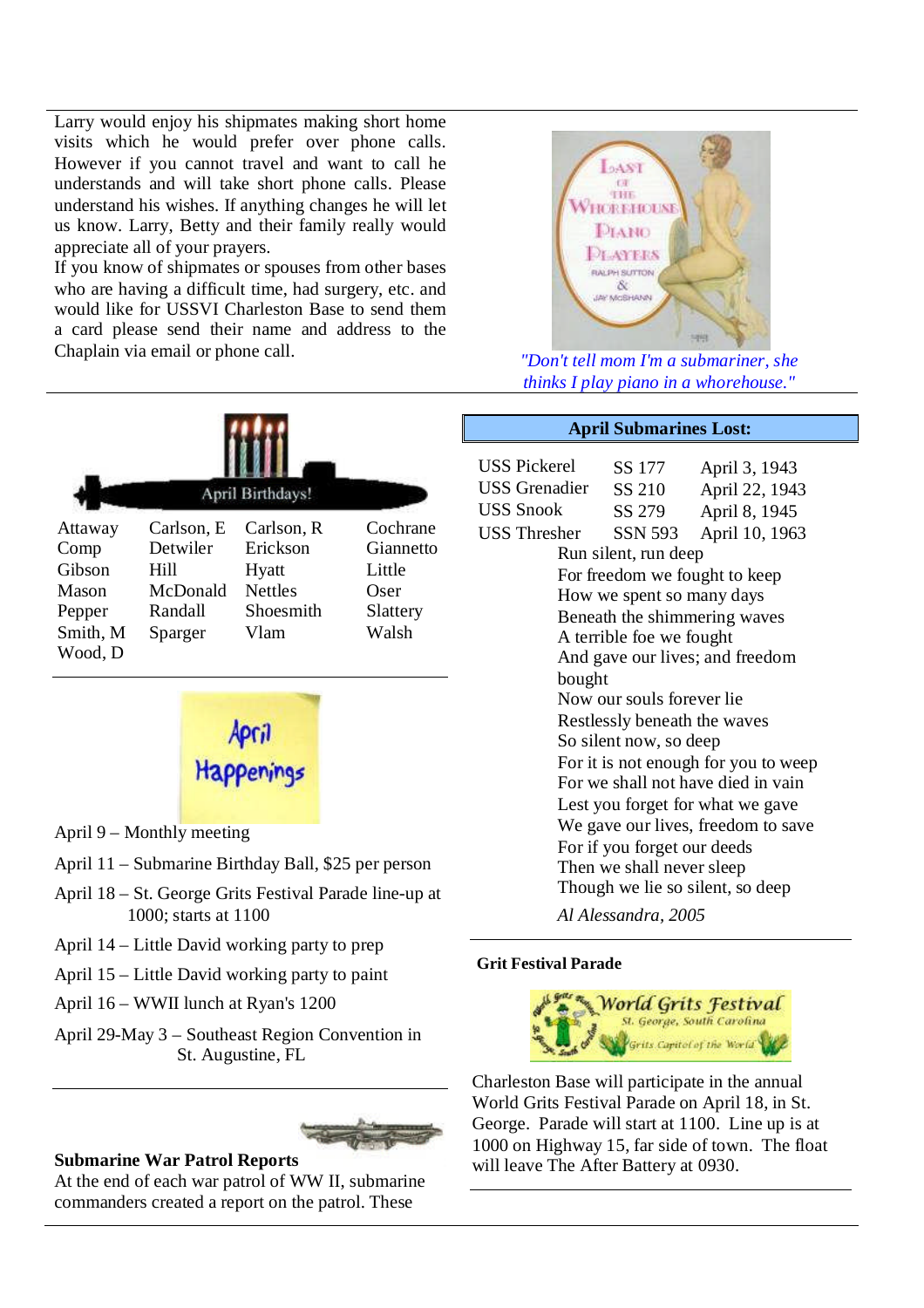reports were used as the raw material to inform intelligence, improve tactics, evaluate commanders, etc. During WW II, over 1,550 patrol reports containing approximately 63,000 pages were generated. During the 1970s these were photographed and reproduced on microfilm to make them more easily accessible and easily reproduced (approx. 250 rolls). During 2008 a copy of this microfilm was scanned into digital format (110 GB), and in 2009 it was made available online here (14 GB): http://hnsa.org/doc/subreports.htm

These war patrol reports were written during a deadly, bitterly fought war. Please note that there may be some references to enemy forces that may be offensive in today's context.



# **Used By Submariners, What Is The Valsalva Maneuver?**

A forceful attempt at expiration when the airway is closed at some point; especially: a conscious effort made while holding the nostrils closed and keeping the mouth shut especially for the purpose of testing the patency of the Eustachian tubes, adjusting middle ear pressure, or aborting supra-ventricular tachycardia—called also Valsalva. Known to most of us as "equalizing."

# **Liberty Bars**

Those were the days; it is lucky that some of us are still alive. We stuck together. We worked hard, we played harder, and we gravitated to places where we could be with our shipmates, in locations where people who could and would tolerate our obnoxious conduct, impure verbiage and rollicking nonsense. *Liberty Bars...*

Our favorite liberty bars were unlike no other watering holes or dens of iniquity inhabited by seagoing men and women. They had to meet strict standards to be in compliance with the acceptable requirement for a sailor beer-swilling dump.

# **TRICARE for Life**

This should be circulated to all those eligible for Tricare for Life. It is thoughtful and certainly far more accurate than the scare email circulated earlier that many of us received.

I think this may clear things up on the TRICARE scare.

Thank you for contacting me regarding rumored cuts in programs for military retirees, including for Life. Currently, a wealth of false and information is being distributed on this; and I welcome the opportunity to explain the confusion. I am aware of several chain emails, online discussion boards, blogs, and even articles in wellintentioned veterans' publications that imply that President Obama and Congress plan on eliminating TRICARE for Life. The insinuations put forth by these sources are false.

The source of these stories is a report issued by the Congressional Budget Office (CBO), entitled Budget Options Volume 1: Heath Care, released in December 2008. Before jumping to conclusions about the report itself, however, it is important to know exactly what the CBO is. CBO is a nonpartisan federal agency, tasked with providing Congress with cost estimates for the many legislative proposals considered each year. It also periodically offers Congress suggestions for adjusting federal spending. CBO is an information gathering body for Members of Congress. Its recommendations about the budget are completely non binding; and its officers do not draft actual policy, legislation, or law.

The Budget Options report in question offers a total of 115 options for reducing (or, in some cases, increasing) federal spending on health care, only three of which relate to TRICARE. These options are merely suggestions, not policy statements or actual legislation. Reports such as this one are routine, and very few options or recommendations made by CBO are typically acted upon. President Obama has not indicated support for the three recommendations in this report related to TRICARE, nor has any Member of Congress, to the best of my knowledge. Any suggestion that the Administration is affiliated with this report ignores the fact that it was drafted by the CBO - which, again, is an advisory body of the legislative branch, not the executive branch.

You may also be interested to know that both the Reserve Officers Association (ROA) and the Military Officers Association of America (MOAA) have issued statements condemning the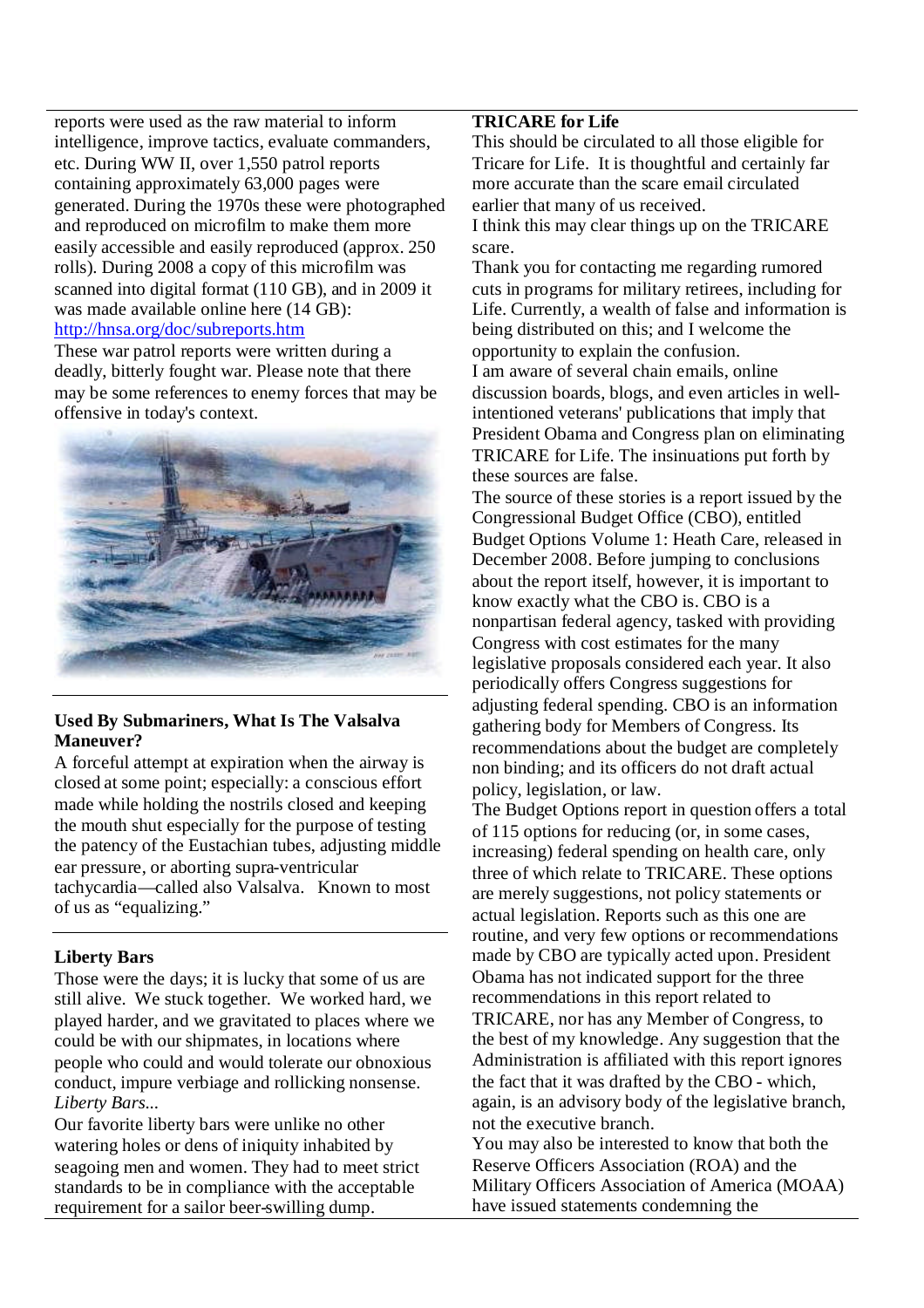The first and foremost requirement was a crusty old gal serving suds. She had to be able to wrestle King Kong to parade rest. Be able to balance a tray with one hand, knock bluejackets out of the way with the other hand and skillfully navigate through a roomful of milling around drunks. On slow nights, she had to be the kind of gal who would give you a back scratch with a fly swatter handle or put her foot on the table so you could admire her new ankle bracelet some "mook" brought her back from a Hong Kong liberty. *Barmaid...*

A good barmaid had to be able to whisper sweet nothings in your ear like, "Sailor, your thirteen button flap is twelve buttons short of a green board." And, "Buy a pack of Clorets and chew up the whole thing before you get within heaving range of any gal you ever want to see again." And, "Hey animals, I know we have a crowd tonight, but if any of you guys find the head facilities fully occupied and start urinating down the floor drain, you're gonna find yourself scrubbing the deck with your white hats!" They had to be able to admire great tattoos, look at pictures of ugly bucktooth kids and smile. Be able to help haul drunks to cabs and comfort 19 year-olds who had lost someone close to them. They could look at your ship's identification shoulder tab and tell you the names of the Skippers back to the time you were a Cub Scout.

If you came in after a late night maintenance problem and fell asleep with a half eaten Slim-Jim in your hand, they tucked your pea coat around you, put out the cigarette you left burning in the ashtray and replaced the warm draft you left sitting on the table with a cold one when you woke up. Why? Simply because they were one of the few people on the face of the earth that knew what you did, and appreciated what you were doing. And if you treated them like a decent human being and didn't drive 'em nuts by playing songs they hated on the juke box, they would lean over the back of the booth and park their soft warm breasts on your neck when they sat two Rolling Rocks in front of you.

Imported table wipe down guy and glass washer, trash dumper, deck swabber and paper towel replacement officer. The guy had to have baggy tweed pants and a gold tooth and a grin like a 1950 Buick. And a name like "Ramon", "Juan", "Pedro" or "Tico". He had to smoke unfiltered Luckies, Camels or Raleighs. He wiped the tables down with a sour wash rag that smelled like a skunk diaper and said, "How are choo navee mans tonight? He was the indispensable man. The guy with credentials that allowed him to borrow Slim-Jims, Beer Nuts and

aforementioned rumors that are being perpetuated through these chain emails.

I hope that you have found this letter informative, and I encourage you to share this information with members of your community who are concerned about issues relating to military retirees. As a member of the Senate Armed Services Committee, please be assured of my continued commitment to protecting the various interests of all those who have fought tirelessly to protect our cherished freedoms.

Thank you again for sharing your views and concerns with me. I hope you will continue to visit my website at http://lieberman.senate.gov for updated news about my work on behalf of Connecticut and the nation. Please contact me if you have any additional questions or comments about our work in Congress.

Sincerely, Joseph I. Lieberman UNITED STATES SENATOR

#### **World War II Silver Star Recipient, Submariner Visits USS Key West**

PEARL HARBOR (NNS) -- A World War II Silver Star and Purple Heart recipient, visited with the crew of the USS Key West (SSN 722) Feb. 24. Retired Lt. Charles McCoy, a 24-year veteran of the U.S. Navy had lunch in the wardroom with USS Key West Commanding Officer Cmdr. Bob Koonce, followed by a tour of the submarine. McCoy toured the control and torpedo room before spending time in the chief's mess with a handful of Key West deckplate leaders, sharing his Navy experience.

"It's a special honor to have a man like this on board," said Torpedoman Chief (SS) Matt Harris. "To have the opportunity to share his experiences from World War II as both a submariner and a prisoner of war, he can tell the guys here now what it means to be a submariner and pass along the heritage."

McCoy joined the Navy in November 1941 and received the Silver Star for service on USS Trout (SS 202), where the crew safely kept gold, silver and securities for the Philippines after the fall of Manila. While assigned to the USS Grenadier (SS 210) during its sixth war patrol, McCoy and his shipmates were attacked by the Japanese, and he was held prisoner until liberated at the end of the war.

"Knowing our history is very important," Harris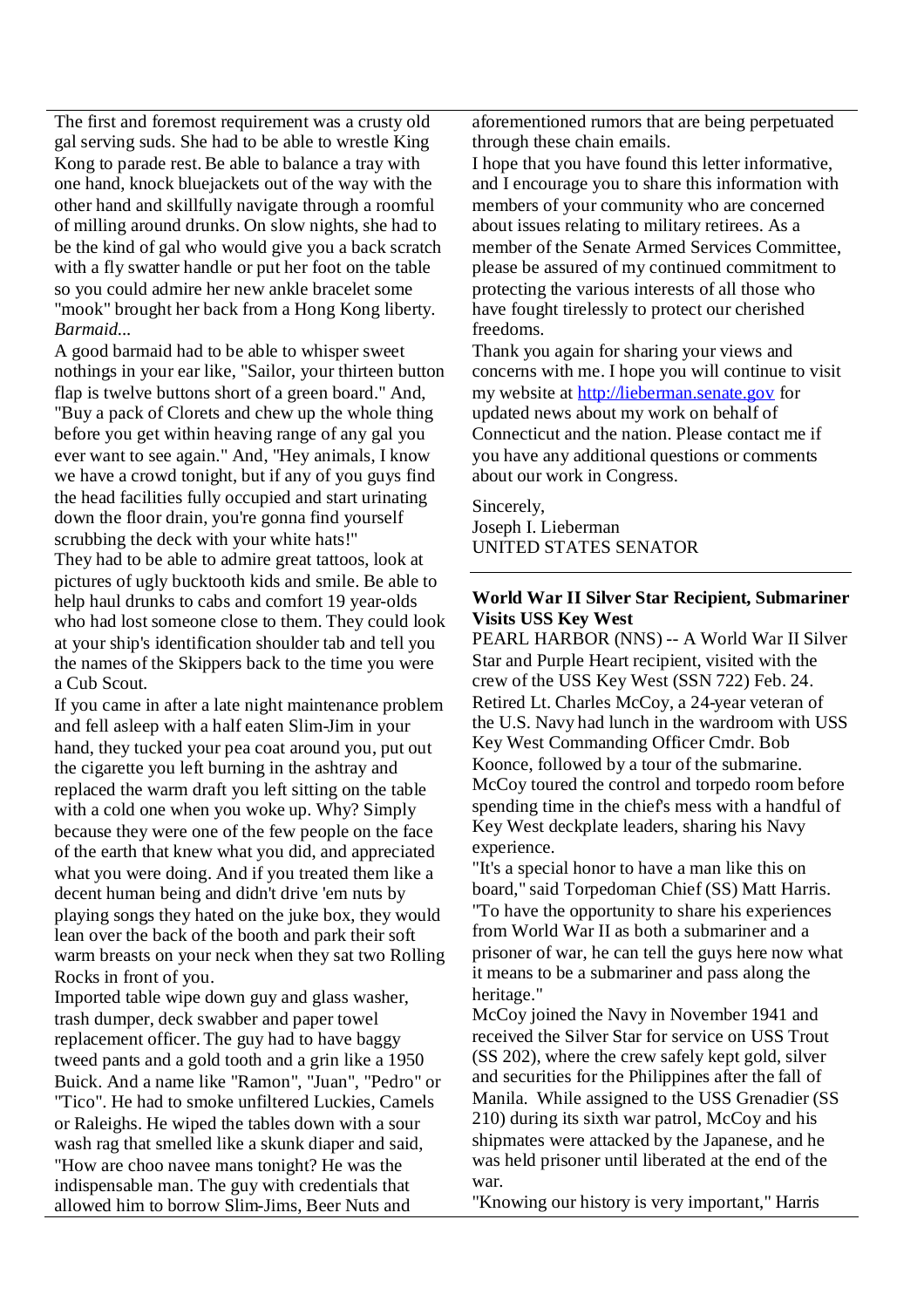pickled hard boiled eggs from other beer joints when they ran out where he worked.

The establishment itself. The place had to have walls covered with ship and squadron plaques. The walls were adorned with enlarged unit patches and the dates of previous deployments. A dozen or more old, yellowed photographs of fellows named "Buster", "Chicago", "P-Boat Barney", "Flaming Hooker Harry", "Malone", "Honshu Harry", Jackson, Douche Bag Doug, and Capt. Slade Cutter decorated any unused space.

It had to have the obligatory Michelob, Pabst Blue Ribbon and "Beer Nuts sold here" neon signs. An eight-ball mystery beer tap handle and signs reading: "Your mother does not work here, so clean away your frickin' trash."

"Keep your hands off the barmaid."

"Don't throw butts in urinal."

"Barmaid's word is final in settling bets."

"Take your fights out in the alley behind the bar!" "Owner reserves the right to waltz your worthless sorry ass outside."

"Shipmates are responsible for riding herd on their ship/squadron drunks."

This was typical signage found in classy

establishments catering to sophisticated as well as unsophisticated clientele.

You had to have a juke box built along the lines of a Sherman tank loaded with Hank Williams, Mother Maybelle Carter, Johnny Horton, Johnny Cash and twenty other crooning goobers nobody ever heard of. The damn thing has to have "La Bamba", Herb Alpert's "Lonely Bull" and Johnny Cash's "Don't take your guns to town" in memory of Alameda's barmaid goddess, Thelma. If Thelma is within a twelve-mile radius of where any of those three recordings can be found on a juke box, it is wise to have a stack of life insurance applications within reach of the coin slot. The furniture in a real good liberty bar had to be made from coal mine shoring lumber and was not fully acceptable until it had 600 cigarette burns and your ship's numbers or "FTN" carved into it. The bar had to have a brass foot rail and at least six Slim-Jim containers, an oversized glass cookie jar full of Beer-Nuts, a jar of pickled hard boiled eggs that could produce rectal gas emissions that could shut down a sorority party, and big glass containers full of something called Pickled Pigs Feet and Polish Sausage. Only drunk Chiefs and starving Ethiopians ate pickled pigs feet and unless the last three feet of your colon had been manufactured by Midas, you didn't want to get any where near the Polish Napalm Dogs.

continued. "Especially since the camaraderie among submariners is as strong as it was in the 40's. It lets me know what's expected of me and how I can pass that legacy onto my junior Sailors. The World War II submarine veterans were the trailblazers for modern submarine warfare, and the stuff they did still rings true today. It lets us know where we came from and where we're going in the future."

While the visit was an honor for the crew, McCoy felt equally honored.

"It was absolutely phenomenal," he said. "The crew, the commanding officer, executive officer and chief of the boat could not have treated us any more royally. I was really impressed with the maturity and enthusiasm of the entire crew and officers."

## **Recollections of a White Hat**

One thing we weren't aware of at the time, but became evident as life wore on, was that we learned true leadership from the finest examples any lad was ever given, Chief Petty Officers. They were crusty old bastards who had done it all and had been forged into men who had been time tested over more years than a lot of us had time on the planet. The ones I remember wore hydraulic oil stained hats with scratched and dinged-up insignia, faded shirts, some with a Bull Durham tag dangling out of their right-hand pocket or a pipe and tobacco reloads in a worn leather pouch in their hip pockets, and a Zippo that had been everywhere. Some of them came with tattoos on their forearms that would force them to keep their cuffs buttoned at a Methodist picnic. Most of them were as tough as a boarding house steak. A quality required to survive the life they lived. They were, and always will be, a breed apart from all other residents of Mother Earth. They took eighteen year old idiots and hammered the stupid bastards into sailors. You knew instinctively it had to be hell on earth to have been born a Chief's kid. GOD should have given all sons born to Chiefs a return option. A Chief didn't have to command respect. He got it because there was nothing else you could give them. They were God's designated hitters on earth. We had Chiefs with fully loaded Submarine Combat Patrol Pins, and combat air crew wings in my day. . . hard-core bastards who remembered lost mates, and still cursed the cause of their loss. . . and they were expert at choosing descriptive adjectives and nouns, none of which their mothers would have endorsed.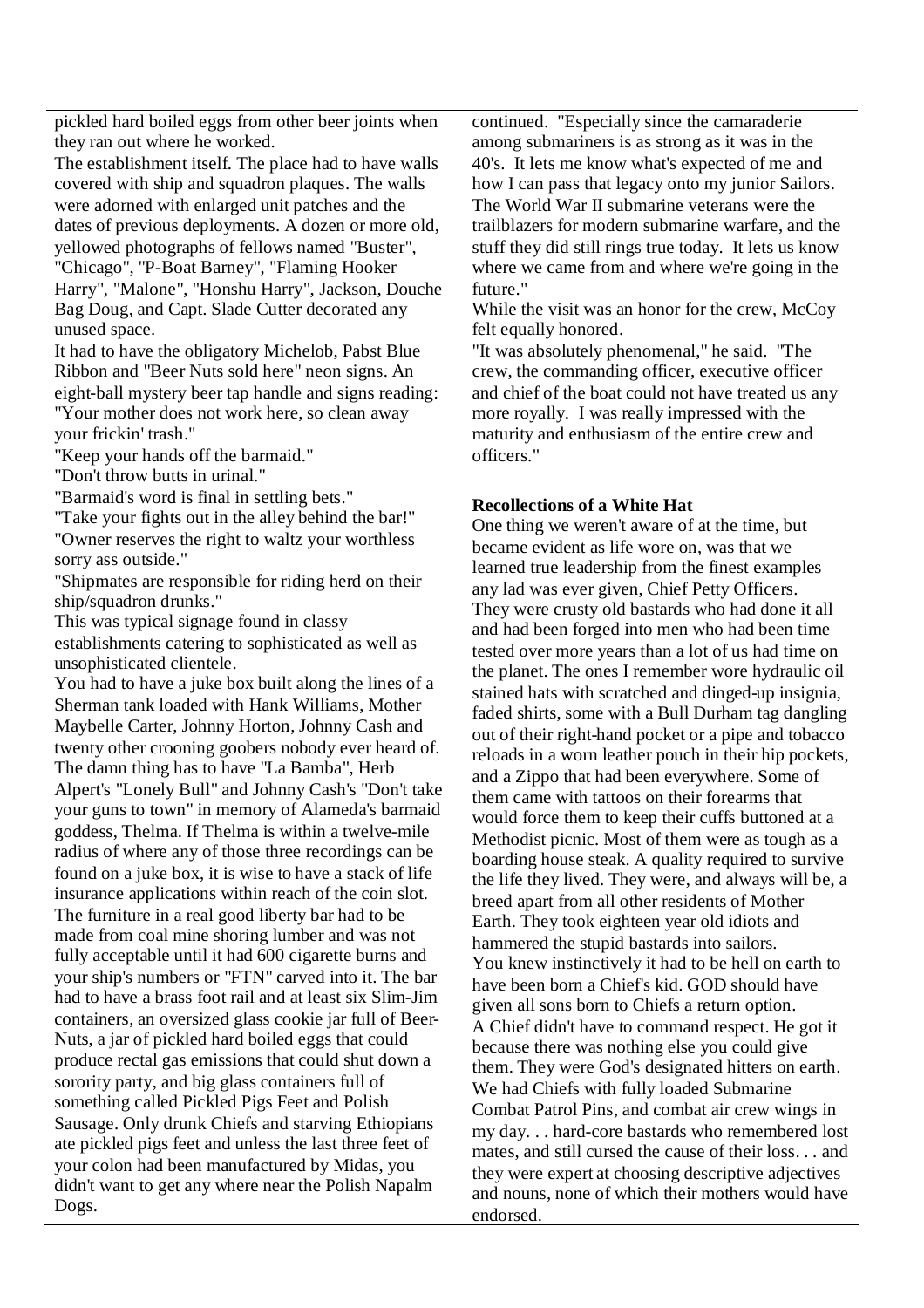No liberty bar was complete without a couple of hundred faded ship or airplane pictures and a "Shut the hell up!" sign taped on the mirror behind the bar along with several rather tasteless naked lady pictures. The pool table felt had to have at least three strategic rips as a result of drunken competitors and balls that looked as if a gorilla baby had teethed on the sonuvabitches.

Liberty bars were home and it didn't matter what country, state, or city you were in. When you walked into a good liberty bar, you felt at home. They were also establishments where 19 year-old kids received an education available nowhere else on earth. You learned how to "tell" and "listen" to sea stories. You learned about sex at \$25.00 a pop! -- from professional ladies who taught you things your high school biology teacher didn't know were anatomically possible. You learned how to make a two cushion bank shot and how to toss down a beer and shot of Sun Torry known as a "depth charge." We were young, and a helluva long way from home. We were pulling down crappy wages for twenty-four hours a day, seven days a-week availability and loving the life we lived. We didn't know it at the time, but our association with the men we served with forged us into the men we became. And a lot of that association took place in bars where we shared the stories accumulated in our, up to then, short lives. We learned about women and that life could be tough on a gal.

While many of our classmates were attending college, we were getting an education slicing through the green rolling seas in WestPac, experiencing the orgasmic rush of a night cat shot, the heart pounding drama of the return to the ship with the gut wrenching arrestment to a pitching deck. The hours of tedium, boring holes in the sky late at night, experiencing the periodic discomfort of turbulence, marveling at the creation of St. Elmo's Fire, and sometimes having our reverie interrupted with stark terror.

But when we came ashore on liberty, we could rub shoulders with some of the finest men we would ever know, in bars our mothers would never have approved of, in saloons and cabarets that would live in our memories forever.

Long live those liberties in WestPac and in the Med! They were the greatest teachers about life and how to live it.

At the rare times you saw a Chief topside in dress canvas, you saw rows of hard-earned, worn and faded ribbons over his pocket. "Hey Chief, what's that one and that one?" "Oh hell kid, I can't remember. There was a war on. They gave them to us to keep track of the campaigns." "We didn't get a lot of news out where we were. To be honest, we just took their word for it. Hell son, you couldn't pronounce most of the names of the places we went. They're all depth charge survival gedunk." "Listen kid, ribbons don't make you a Sailor." We knew who the heroes were, and in the final analysis that's all that matters.

Many nights, we sat in the after mess deck wrapping ourselves around cups of coffee and listening to their stories. They were light-hearted stories about warm beer shared with their running mates in corrugated metal sheds at re-supply depots where the only furniture was a few packing crates and a couple of Coleman lamps. Standing in line at a Honolulu cathouse or spending three hours soaking in a tub in Freemantle, smoking cigars, and getting loaded. It was our history. And we dreamed of being just like them because they were our heroes. When they accepted you as their shipmate, it was the highest honor you would ever receive in your life. At least it was clearly that for me. They were not men given to the prerogatives of their position.

You would find them with their sleeves rolled up, shoulder-to-shoulder with you in a stores loading party. "Hey Chief, no need for you to be out here tossin' crates in the rain, we can get all this crap aboard."

"Son, the term 'All hands' means all hands."

"Yeah Chief, but you're no damn kid anymore, you old coot."

"Horsefly, when I'm eighty-five parked in the stove up old bastards' home, I'll still be able to kick your worthless butt from here to fifty feet past the screw guards along with six of your closest friends." And he probably wasn't bullshitting.

They trained us. Not only us, but hundreds more just like us. If it wasn't for Chief Petty Officers, there wouldn't be any U.S. Navy. There wasn't any fairy godmother who lived in a hollow tree in the enchanted forest who could wave her magic wand and create a Chief Petty Officer.

They were born as hot-sacking seamen, and matured like good whiskey in steel hulls over many years. Nothing a nineteen year-old jay-bird could cook up was original to these old saltwater owls. They had seen E-3 jerks come and go for so many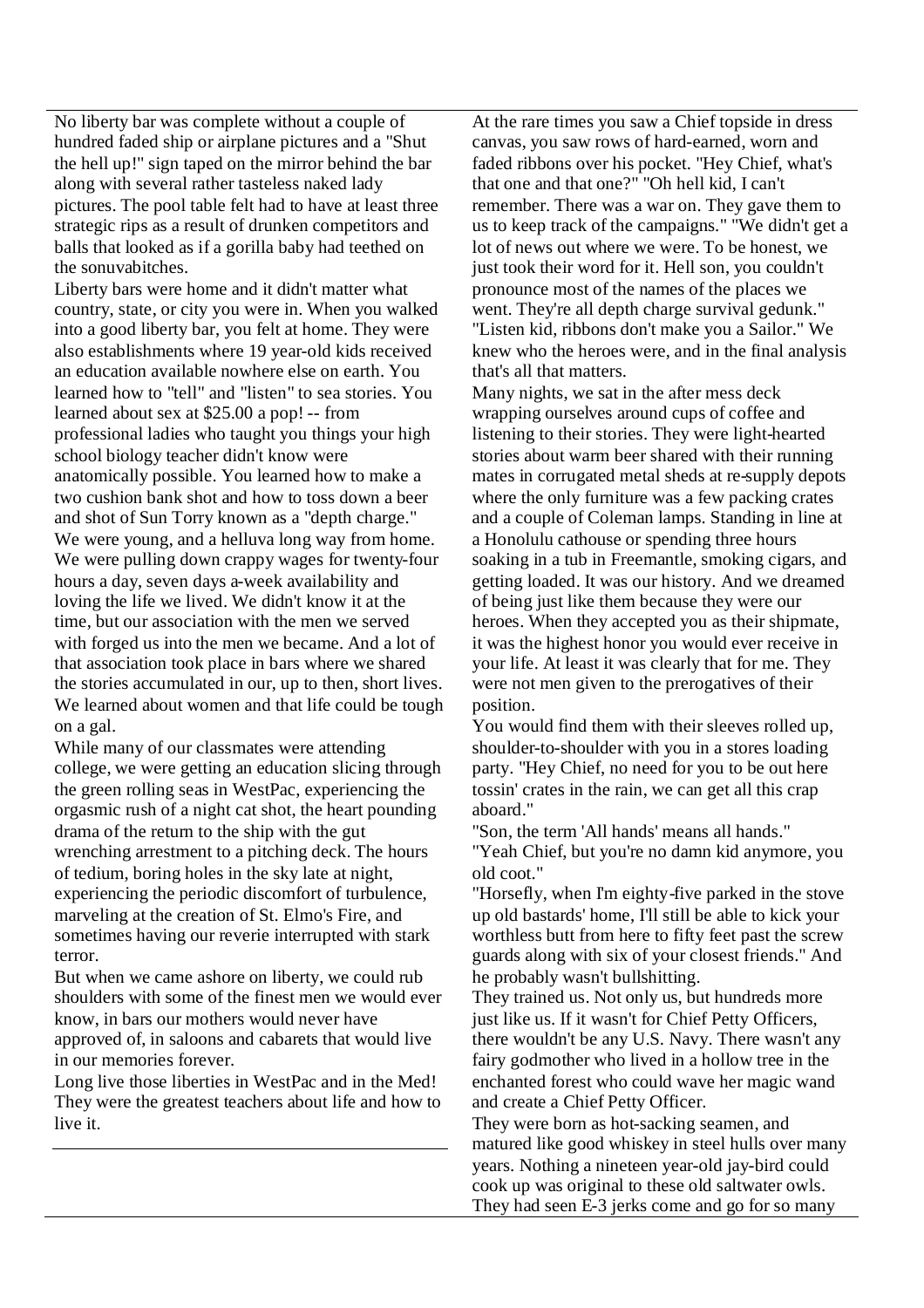#### **Veteran's Pensions Update 01**

If you are a wartime veteran with a limited income and you are no longer able to work, you may qualify for a Veterans Disability Pension or the Veterans Pension for Veterans 65 or older. Many veterans of wartime service are completely unaware of the fact that if they are 65 or older and on a limited income they may qualify for a VA Pension without being disabled. An estimated 2 million impoverished veterans and their widows are not receiving the VA pension they deserve because they do not know about it. The VA has had limited success in getting the information to them. Generally, you may be eligible if:

- You were discharged from service under conditions other than dishonorable, and
- You served at least 90 days of active military service 1 day of which was during a war time period. If you entered active duty after September 7, 1980, generally you must have served at least 24 months or the full period for which called or ordered to active duty (There are exceptions to this rule), and
- Your countable family income is below a yearly limit set by law (The yearly limit on income is set by Congress), and
- You are age 65 or older, or, you are permanently and totally disabled, not due to your own willful misconduct.

With the advent of the Gulf War on 2 AUG 90 (and still not ended by Congress to this day), veterans can now serve after 2 AUG 90 during a period of war time. If your countable income appears to be near the maximum you should apply. VA will determine if you are eligible and notify you. If you do not initially qualify, you may reapply if you have unreimbursed medical expenses during the twelve month period after VA receives your claim that brings your countable income below the yearly income limit (i.e. These are expense you have paid for medical services or products for which you will not be reimbursed by Medicare or private medical insurance). Countable income for eligibility purposes includes income received by the veteran and his or her dependents, if any, from most sources. It includes earnings, disability and retirement payments, interest and dividends, and net income from farming or business. There is a presumption that all of a child's income is available to or for the veteran. VA may grant an exception to this in hardship cases. There is no set limit on how much net worth a veteran and his dependents can have, but net worth

years; they could read you like a book. "Son, I know what you are thinking. Just one word of advice. DON'T. It won't be worth it." "Aye, Chief."

Chiefs aren't the kind of guys you thank. Monkeys at the zoo don't spend a lot of time thanking the guy who makes them do tricks for peanuts.

Appreciation of what they did, and who they were, comes with long distance retrospect. No young lad takes time to recognize the worth of his leadership. That comes later when you have experienced poor leadership or let's say, when you have the maturity to recognize what leaders should be, you find that Chiefs are the standard by which you measure all others.

They had no Academy rings to get scratched up. They butchered the King's English. They had become educated at the other end of an anchor chain from Copenhagen to Singapore. They had given their entire lives to the U.S. Navy. In the progression of the nobility of employment, Chief Petty Officer heads the list.

So, when we ultimately get our final duty station assignments and we get to wherever the big Chief of Naval Operations in the sky assigns us, if we are lucky, Marines will be guarding the streets. I don't know about that Marine propaganda bullshit, but there will be an old Chief in an oil-stained hat and a cigar stub clenched in his teeth standing at the brow to assign us our bunks and tell us where to stow our gear... and we will all be young again, and the damn coffee will float a rock.

Life fixes it so that by the time a stupid kid grows old enough and smart enough to recognize who he should have thanked along the way, he no longer can. If I could, I would thank my old Chiefs. If you only knew what you succeeded in pounding in this thick skull, you would be amazed. So, thanks you old casehardened unsalvageable son-of-a-bitches. Save me a rack in the berthing compartment." Life isn't about waiting for the storm to pass, it's about learning to dance in the rain!

#### **Obituary**

Ron "Warshot" Smith

There was a service and interment at Arlington National Cemetery March 17, 2009, for Ron "Warshot" Smith.

Ron was a WWII submariner who served on the USS Seal (SS 183), survived a severe depth charging incident, and received the Purple Heart. He was the author of "Torpedoman," and co-author with Flint Witlock of "Depths of Courage."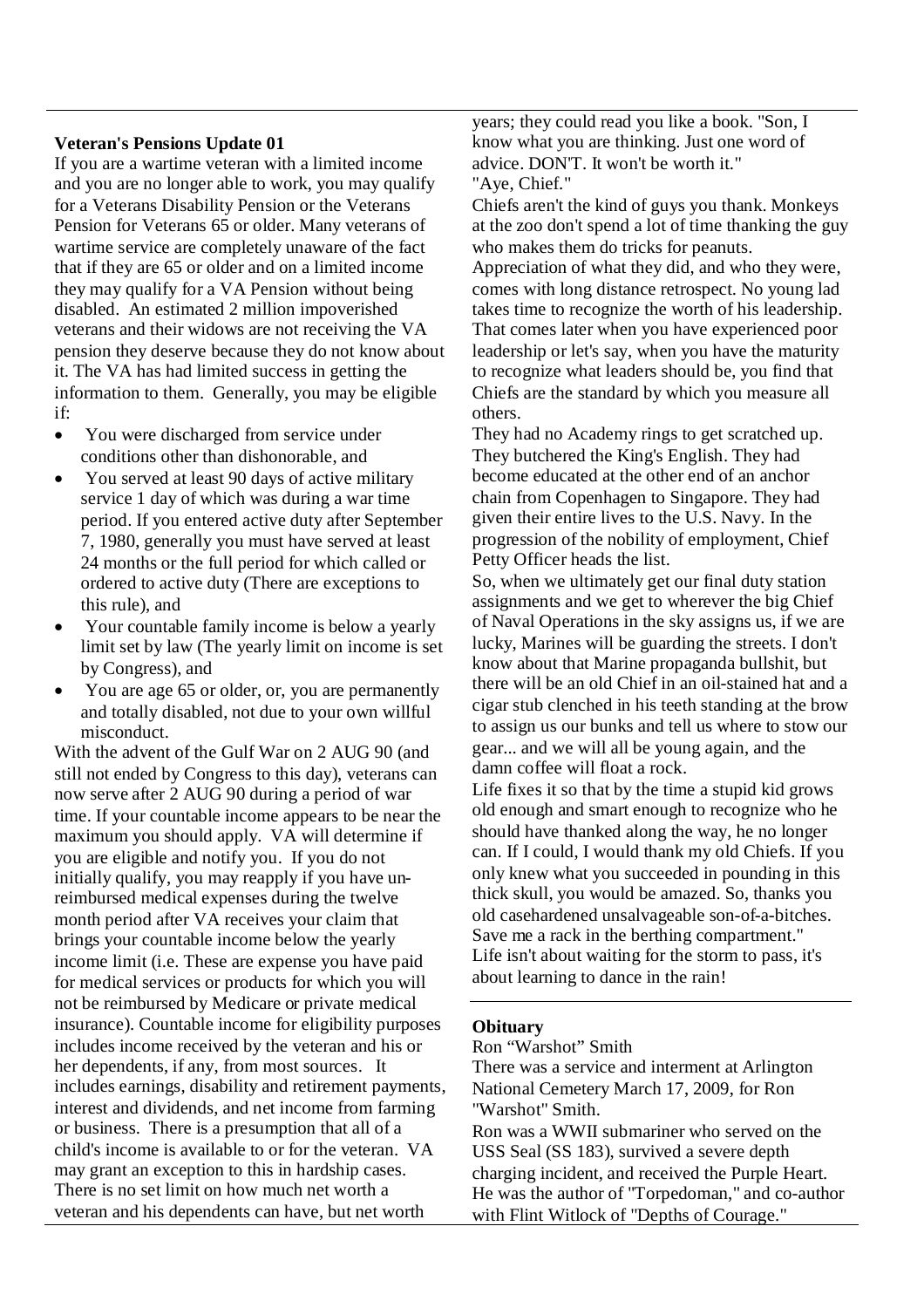cannot be excessive. Net worth means the net value of the assets of the veteran and his or her dependents. It includes such assets as bank accounts, stocks, bonds, mutual funds and any property other than the veteran's residence and a reasonable lot area. The decision as to whether a claimant's net worth is excessive depends on the facts of each individual case. All net worth should be reported and VA will determine if a claimant's assets are sufficiently large that the claimant could live off these assets for a reasonable period of time. VA's needs-based programs are not intended to protect substantial assets or build up an estate for the benefit of heirs. The Maximum Annual Pension Rates (MAPR) effective 1 DEC 08 for both living and deceased veteran's surviving spouse/children cannot exceed the following:

- Veteran or widow/er with no dependents \$11,830 or \$7,933.
- Veteran with spouse and child or widow/er with a child \$15,493 or \$10,385.
- Veterans or survivor with additional children: add \$2,020 to the limit for each child.
- Housebound veteran or widow/er with no dependents \$14,457 or \$9,696.
- Housebound veteran or widow/er with one dependent \$18,120 or \$12,144.
- Veteran or widow/er who needs aid and attendance and you have no dependents \$19,736 or \$12,681.
- Veteran or widow/er who needs aid and attendance and you have one dependent \$23,396 or \$15,128.

Some income is not counted toward the yearly limit (for example, welfare benefits, some wages earned by dependent children, and Supplemental Security Income). It's also important to note that your medical related expenses are considered when determining your yearly family income. VA pays you the difference between your countable family income and the yearly income limit which describes your situation. This difference is generally paid in 12 equal monthly payments rounded down to the nearest dollar. You can apply by filling out VA Form 21-526, Veteran's Application for Compensation Or Pension. If available, attach copies of dependency records (marriage & children's birth certificates) and current medical evidence (doctor & hospital reports). You can also apply on line through the VONAPP website http://vabenefits.vba.va.gov/vonapp/main.asp . For More Information Call 1(800) 827-1000

The service was open to submariners and others who wished to attend.

A tribute to Ron can be found at this link: http://www.submarinesailor.com/biography/ronwar shotsmith/warshot.asp

# **Old Submarine Chief**

After 9/11an old Submarine veteran asked the CNO to return him to active duty and send him to the middle east. Of course the CNO refused, and told the old submariner he had served his time on patrol and should relax and enjoy his golden years. The ol' Chief wasn't at all pleased, so he wrote the Secretary of the Navy with the same request. Back came the reply for him to enjoy his golden years, because this war was a young man's war and there was no place for him. That really pissed him off, so he wrote his congressman a long, heart-wrenching letter explaining in great detail just why he felt he should be returned to active duty. Back came the reply almost word for word, the same as the SecNav response.

The ol' Chief was livid. He went down to the beach in Norfolk, Virginia, bought a rowboat, and vowing to get to the Persian Gulf one way or the other, he set out rowing his boat and singing, "Anchors away my boys, Anchors away ..." and off he rowed for the gulf.

Saint Peter had been watching this grizzled ol' CPO all the while, and was at first amused by it all but had grown increasingly concerned as the Chief displayed his commitment to his objective. Saint Peter finally turned to God for advice on how to deal with this unwavering old salt. After hearing the saga unfold, God advised Saint Peter to be merciful and take the Chief's brain, since that was the center of thought, and he would simply abandon the idea about getting to the Persian Gulf. Now, having taken God's advice and removing the Chief's brain, St. Peter observed little if any change in the Chief's behavior. He continued to row his boat and sing at the top of his voice, "Anchors away my boys, anchors away ..."

A little frustrated at the lack of results of his efforts, St. Peter turned again to his God and asked, "Now what?"

God said, "Well OK, take his heart, because not even an old sewer pipe sailor can function without a heart. So, that should end it."

But when St. Peter had completed his task, and removed the Chief's heart, he was again amazed that little if any change could be observed in the Chief's behavior as he continued to row his boat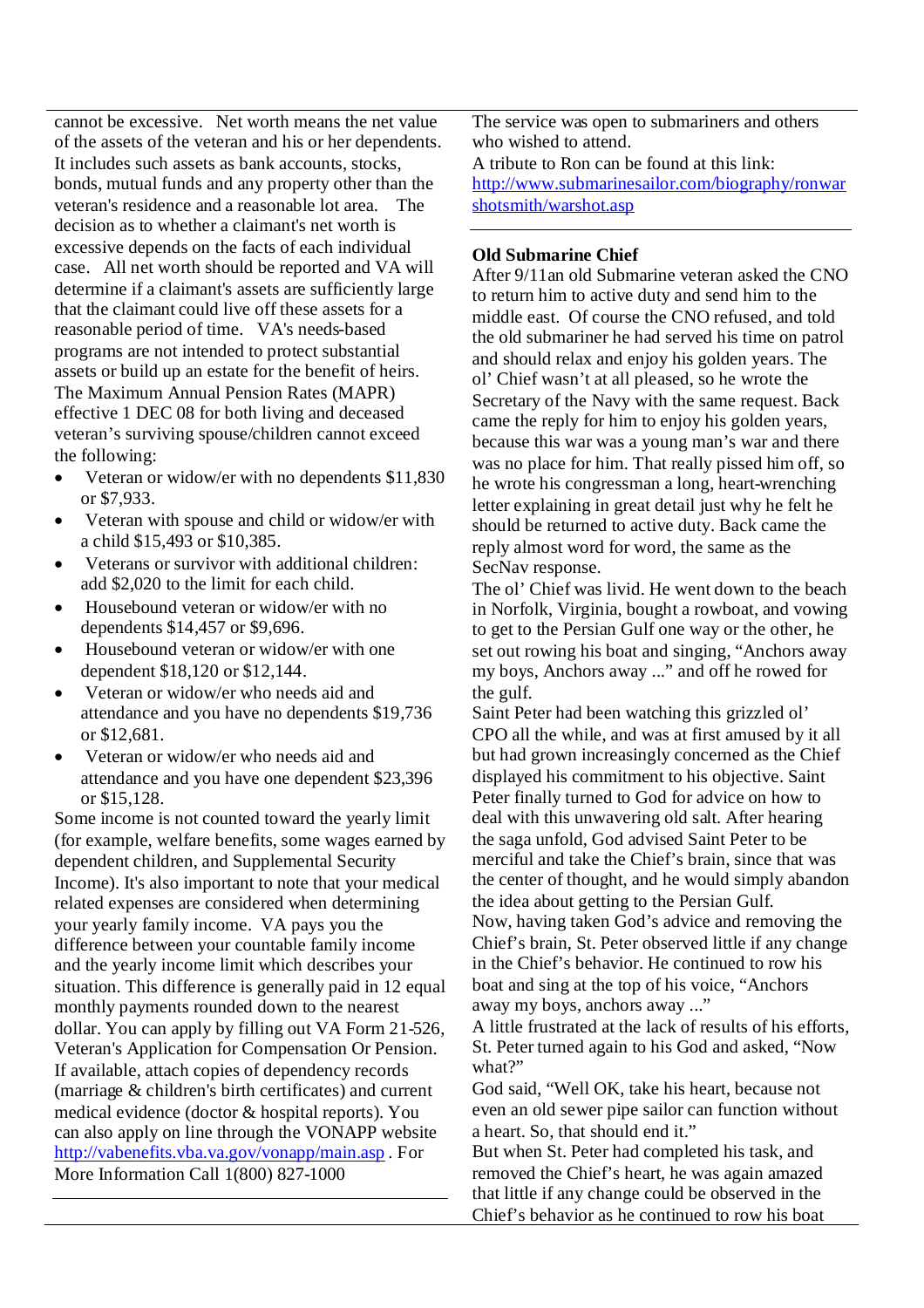# **Veteran Submariner Garners Coveted Neptune Award**

WASHINGTON – Navy Master Chief Petty Officer Korey Ketola recalled that he was uneasy when he embarked on his first submarine patrol in 1983. "I was scared," Ketola told reporters at Naval Submarine Base King's Bay, Ga., Feb. 18. Yet, today, Ketola is the current holder of the coveted Neptune Award for having completed 35 strategic submarine patrols – the most patrols among activeduty officers and enlisted members in the U.S. Navy. Ketola, now the senior noncommissioned officer at the Trident submarine training facility at King's Bay, will retain the award until someone else surpasses his total or he retires.

All 35 of his patrols, Ketola said, were made aboard Trident strategic missile submarines.

Tridents are nuclear-powered, Ohio-class submarines. At 560 feet long and 42 feet wide, Tridents are the largest submarines in the U.S. Navy's inventory.

A Trident crew consists of about 160 officers and enlisted sailors. The original ballistic missile versions are nicknamed "Boomers," and they feature the designator SSBN. The Boomers are capable of carrying as many as 24 Trident II D-5 nuclear missiles. The vessel also carries Mark-48 torpedoes. Ketola completed his first patrol aboard the USS Michigan. Later, he went on to serve aboard the submarines USS West Virginia, USS Wyoming and USS Maine.

The veteran submariner also earned the Neptune Award in 2005 by accruing 29 completed Trident submarine patrols.

The Trident submarine "is a fantastic machine, probably the second-most complex machine you have, next to the space shuttle," Ketola told reporters.



*Navy Master Chief Petty Officer Korey Ketola, current holder of the Neptune Award for having completed 35 strategic submarine patrols – the most patrols among active-duty officers and enlisted*

and sing, "Anchors away my boys, anchors away ..." at-the-top-of-his-voice.

Once again, St. Peter asked God for assistance with this unusual situation for which there seemed to be no solution.

This time God responded by suggesting that St. Peter should remove the old boat sailor's testicles, since it's a well known fact that steely eyed killers of the deep can't function without their testicles. Otherwise, what would be the reason for submariners having the worldwide reputation of having the balls to do the impossible? Convinced this was the answer, St. Peter went to work and removed the ol' Chief's balls. Again, St. Peter observed the submariner, this time with his balls, brains and heart removed, rowing in a never ending circle singing, "Off we go, into the wild blue yonder "



# **Confessions of a Submarine Duty Officer**

SRC recently received a letter from a veteran submarine officer. Its subject is something that may strike a resonant chord in other retired submariners. The letter is as follows:

"I was an officer on a Guppy II in the 1950s. When I reported aboard, the boat was in yard overhaul. Looking at it for the first time, I could not see that it was a submarine. Wires, cables, hoses, tools, compressors, and welding equipment were strewn about the deck and pier so that it more resembled a bowl of spaghetti than a ship. I was assigned as supply officer as all new submarine officers were and I floundered five months with multiple copies of forms and endless lengths of adding machine tape. As the boat ended its stay in the yard the umbilicals began to disappear and it took on the appearance of a real submarine.

"My first year was spent bent over the boat's systems and learning the trade of being a submarine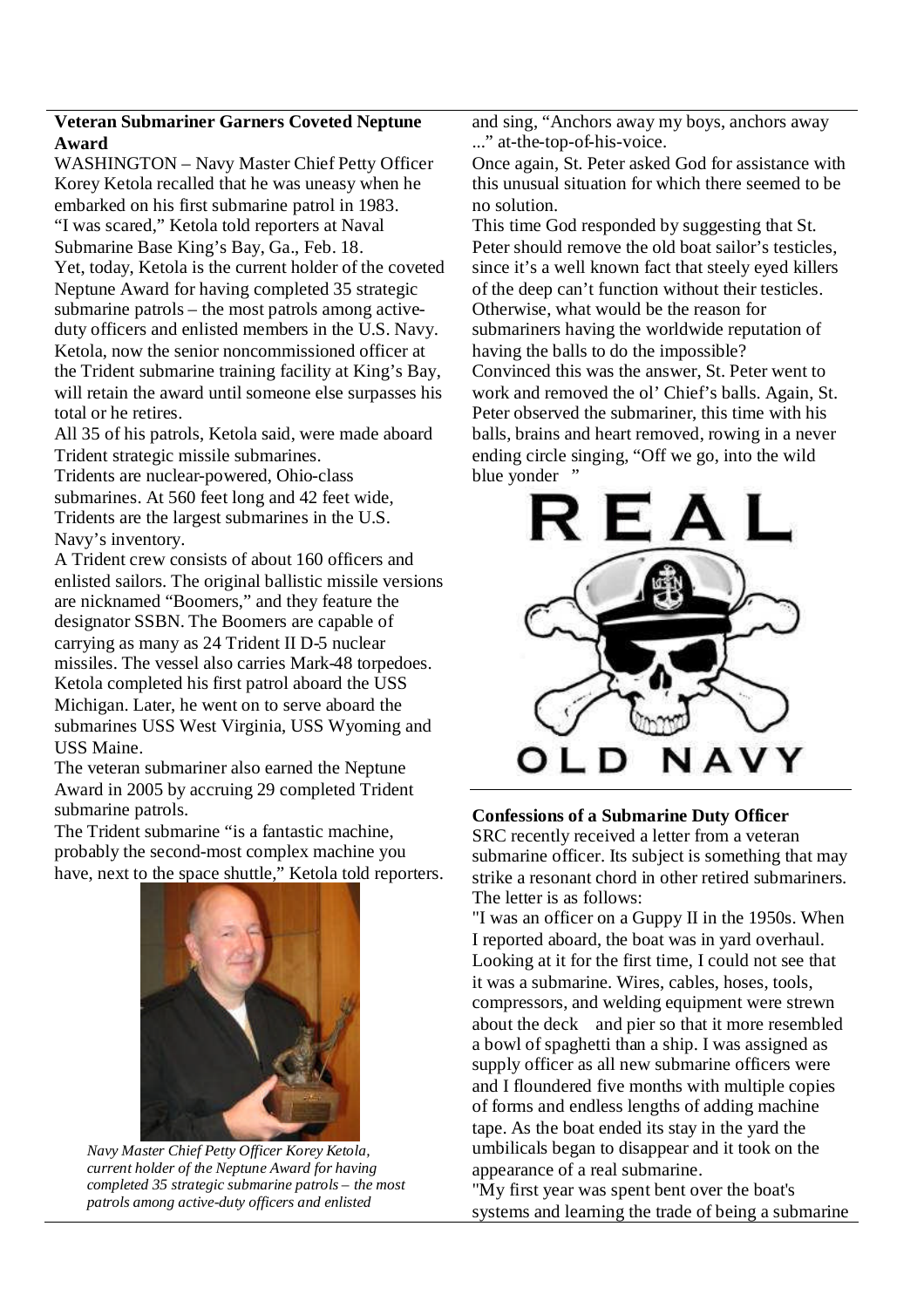*members in the Navy – poses with his 2005 Neptune Award, which he received for completing 29 patrols, at Naval Submarine Base King's Bay, Ga., Feb. 18, 2009.*

## **Admiral Osborne Scholarship Fund**

How about helping out the scholarship fund? We are offering a Charleston Base Challenge Coin for sale. ALL proceeds go into the scholarship fund. Coins only cost \$7 each. Available for an additional \$1 is a protective plastic capsule.

To get your coin(s) see Jim Yates, Julian Villegas or Carl Chinn.

Make sure you have one for "when you get challenged"!

Buy several for great gifts!



**Charleston AFB New ID Card Requirement**

The Air Force is continuing to program for technology to improve security at AMC bases. One of these technologies is the Defense Biometric identification System (DBIDS). During the last year they have partnered with the Air Force Communication Agency (AFCA), USNORTHCOM, and the AFSFC to employ DBIDS at AMC bases through programming and other initiatives. All personnel (Active Duty, Retired, Civilian, NAF Dependents, etc.) are required to register their CAC/Identification Card at the Visitor Control Center off of Dorchester Road or the MPF, Bldg. 503. All Active Duty military, Reserve military and Civilian employees were pre-loaded and must go to the VCC or MPF to have the expiration date on your card updated.

All other personnel, INCLUDING RETIREES, will have to go and have all information loaded in the new DBIDS system. You can register your Identification Card at the Visitor Control Center (VCC for Pass and Registration) Monday through Sunday, 0600-1800. Over the next several months as you approach the gate, your CAC/Identification Card may be randomly scanned to see if your card is registered. There will be a grace period to have your CAC/ID registered in

officer. I stood watches under instruction then qualified as OD underway. When the captain said I was competent enough to stand in-port watches as duty officer I was proud. Although not quite, yet qualified in submarines as an officer I knew what I was doing.

"That submarine and I developed a bond. It was personal and I have never talked about it before. Of course, I liked the crew and friendships grew, but I kept quiet about how I felt about that long piece of steel. At sea during the mid-watch I hung my arm over the bridge rim and looked aft at the wake and trace of smoke coming from the exhausts. The sea made a hissing sound as our hull cut through it. The captain was asleep. I was in charge. The boat was mine. The bow deck stretched forward before me. It was a fine feeling. When I was OD and was ordered to dive the boat, I sent the lookouts below, pulled the diving alarm and pushed the 1MC button, saying 'Dive, dive!'. Then I lingered for a bit to watch the bow begin to settle. I was fascinated by this wonderful home in which I lived. When the seas were rough and green water came over the bridge I fought the elements. But I never, for one second, had anything but complete confidence in my boat. We often rolled to extreme limits, but I knew the old girl would right herself. "The best times for me were when I had the duty. At night when charging batteries, an electrician would wake me and tell me we had reached the TVG. I'd awaken and walk through the boat. The duty section crew members were asleep. It was quiet except for the single charging engine and the electricians in maneuvering. The ventilation blowers hummed in the battery compartments, but the torpedo rooms were completely quiet. I could hear the water at the pressure hull. It was a good sound, a peaceful sound. Standing on the fan tail, I looked at the other submarines in the nest. They were like us, spending a quiet night; resting so that in the morning we could all go out all to sea and do our thing. It was good to spend a few minutes talking to the topside watch. I felt secure. I have never had that feeling as a civilian. I loved that old boat. To me she seemed alive. I did my best for her and I knew that she wouldn't let me down. "This all seems pretty stupid to most readers, but there may be some retired old submariners that felt the same way about their boats. It was a point in time. Perhaps, the nuclear sailors of today with the gold and blue crews miss that special relationship I knew. I hear the words, Subs, Smoke-boats, Pig boats. I still refer to them as submarines. They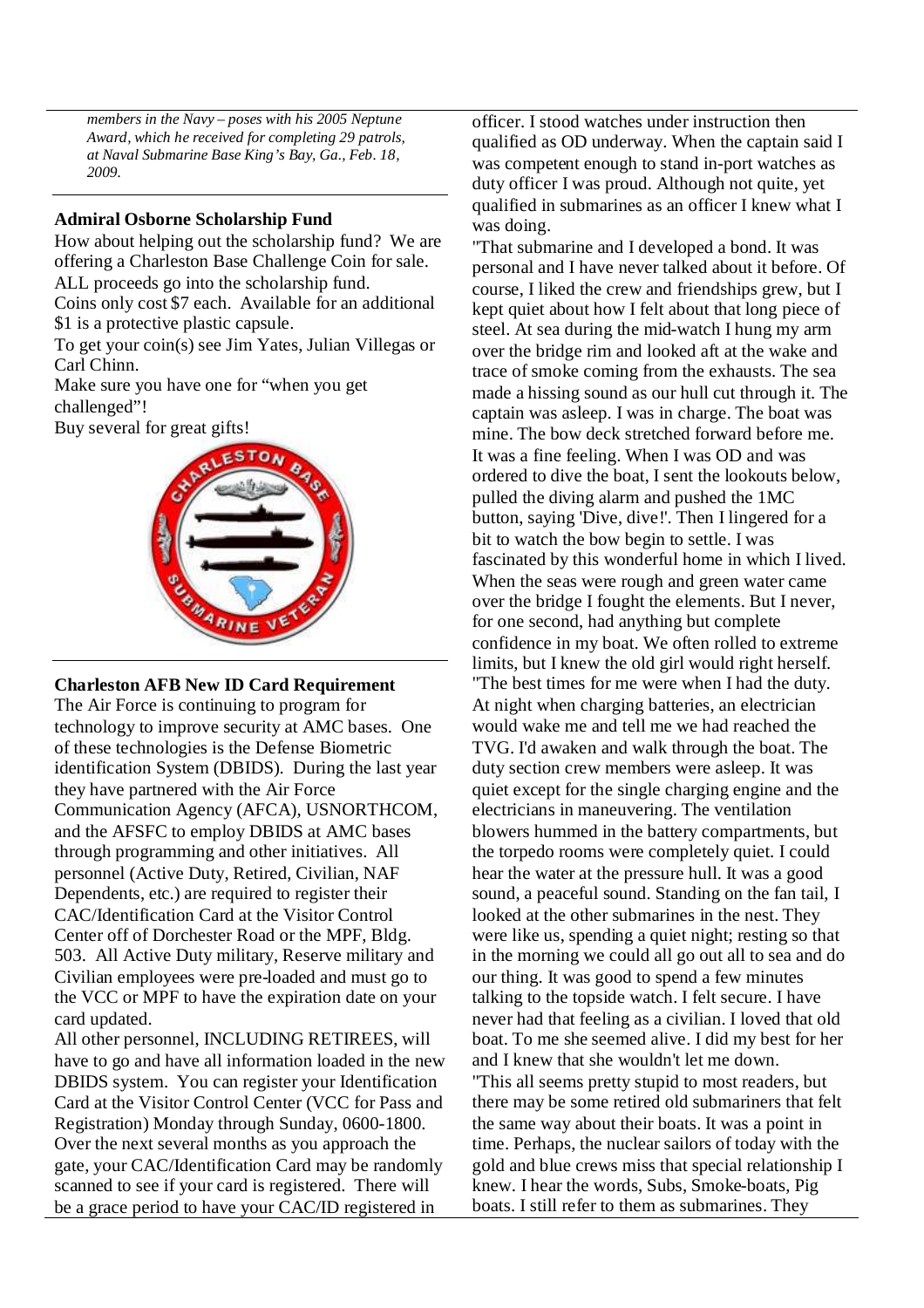DBIDS. However, at the end of this time if your card is not registered you will be denied access to the base (1 October is the current due date) and referred to the VCC to have your CAC/ID registered. For more information or questions, contact Mr. Bob Trout, 437 SFS S-5 Section Chief at 963-3623.

Act now to avoid the lines later or be denied access when you want to go to the pharmacy to pick up medications or go to the exchange or commissary.

#### **Astute Class Submarines Get The Bends**

State-of-the-art tube bending machine is giving BAE Systems Submarine Solutions greater flexibility to fabricate complex part shapes required to build the UK's Astute class nuclear-powered submarines. The Astute program is the most demanding engineering project currently under way in the UK and the nuclear powered attack submarine has been described as 'more complex than the space shuttle', involving nuclear weapons and stealth technology operating in the most hazardous environment on the planet.

An Astute class submarine has a million individual components and 10,000 separate design and engineering requirements.

Naval shipbuilding is said to be one of the most demanding applications for tube bending machinery, as a constant stream of application-specific parts are required, and typically need to be produced just-intime as work progresses along the vessel. Kevin Johnston, Integrated Work Team Manager at BAE Systems Submarine Solutions, said the project is driven by a demanding production schedule, with a failure to produce parts on schedule leading to potential production delays.

"The risk of having a machine out of service for an extended period is unacceptable to BAE System's pipe shop, so the Unison machine was chosen for its reputation for reliability.

"The versatility of an all-electric tube bender, and one capable of making both right and left handed bends, is a major asset for my department, which will help us to keep major shipbuilding projects such as Astute running smoothly," Johnston explained.

The 'ambidextrous' nature of the machine allows long and complicated tubular part shapes to be produced very rapidly and in a single stage. For BAE Systems this is a critical advantage, as the boat building process must run to plan and many parts are produced to demand to satisfy the production schedule. In some cases, such as when fabricating tubular shapes of several meters in length, the new machine also allows BAE Systems to make parts from a single

deserve that much." The writer of the above letter wishes to remain anonymous.

## **Audit Reveals Problems With Warhead Work In Tennessee**

By the time the government got around to rebuilding nuclear warheads for Trident submarines, the processes for making a key classified component called Fogbank were dismantled, records were gone and knowledgeable employees had retired at an Oak Ridge weapons plant.

That's according to a report prepared by the Government Accountablity Office for the House Armed Services Committee's subcommittee on strategic forces.

The Knoxville News Sentinel reports the audit released Tuesday concludes the National Nuclear Security Administration put security goals at risk with overly ambitious production schedules and wasted tens of millions of dollars on poor planning in rebuilding the W76 warheads at the Y-12 plant. Production began last summer, more than a year late.

#### **Link for Submarine CO Information**

The link below takes you to a list of the first Commanding Officers of nuclear powered submarines.

#### http://www.gdeb.com/programs/lineup/

## **How The US Forgot How To Make Trident Missiles**

Inquiry cites loss of files and key staff as reason for \$69m repair delay.

Plans to refurbish Trident nuclear weapons had to be put on hold because US scientists forgot how to manufacture a component of the warhead, a US congressional investigation has revealed. The US National Nuclear Security Administration (NNSA) "lost knowledge" of how to make a mysterious but very hazardous material codenamed Fogbank. As a result, the warhead refurbishment programme was put back by at least a year, and racked up an extra \$69 million.

According to some critics, the delay could cause major problems for the UK Trident programme, which is very closely tied to the US programme and uses much of the same technology. The US and the UK are trying to refurbish the ageing W76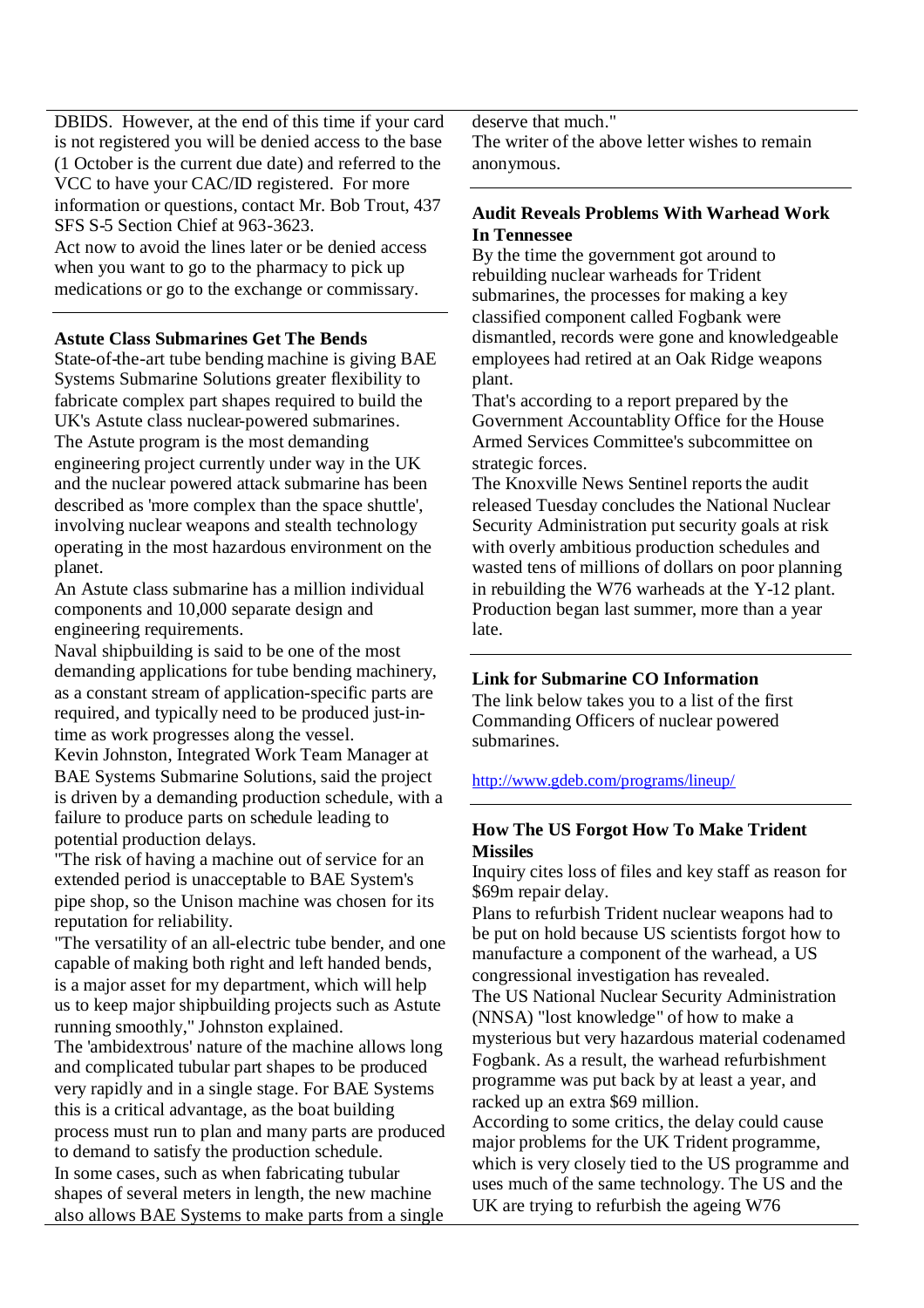length of tubing, avoiding any need to join tube sections. In addition to production speed advantages, this new capability also eliminates time-consuming and expensive X-ray and crack-detection testing stages that would otherwise be required to verify the integrity of welded joints for this high-reliability equipment.

The new 20 mm machine has been purchased to increase the production capacity and flexibility of the pipe shop at the company's Barrow-in-Furness shipyard. It joins a number of hydraulic tube bending machines. As well as being the first right and left handed machine, the new equipment is also the shipbuilder's first 'all-electric' tube bender with position control achieved via servomotor-based movement axes.

Fabricating highly complex tubular shapes is an everyday task for the pipe shop. In order to fit in all of the submarine's equipment, and maximize the free space available, small-bore piping and tubing services such as hydraulic lines are often shaped to fit into the free spaces available adjacent to panels and bulkheads. Consequently, tubular parts are often fabricated in batch sizes of just one.

The Unison tube bender is making it quicker to produce components, as programs are simply loaded from the design database, and bends are then made precisely by the servomotor movement axes with their closed-loop control mechanisms.

No manual intervention or adjustments of any kind are required. If the tooling is already on the machine, the set up operation is achieved in around 15 minutes or less. This is typically at least twice as fast as the set up process for the company's hydraulic bending machines.

A power consumption reduction is another intrinsic advantage of the Unison bender. As there are no hydraulic pumps continuously running, significant electrical current is only drawn when the machine is making a bend, so energy consumption is reduced substantially.

To save space, the new tube bender incorporates onmachine guard panels. This feature will additionally simplify moving the machine if required, for any reorganization of the shipyard required for subsequent construction projects such as the UK's 'Future Aircraft Carriers'.

## **The Search Is On For Cold War-Era, WWII Sub's Bell**

Two Navy submarines have borne the name Triton. One sunk 17 Japanese ships before being sunk itself in the Pacific during World War II. The second,

warheads that tip Trident missiles in order to prolong their life, and ensure they are safe and reliable. This apparently requires that the Fogbank in the warheads is replaced. Neither the NNSA nor the UK Ministry of Defence would say anything about the nature or function of Fogbank. But it is thought by some weapons experts to be a foam used between the fission and fusion stages of a thermonuclear bomb. US officials have said that manufacturing the material requires a solvent cleaning agent which is "extremely flammable" and "explosive". The process also involves dealing with "toxic materials" hazardous to workers.

Over the last year the Government Accountability Office (GAO), which reports to the US Congress, has been investigating the W76 refurbishment programme. An unclassified version of its final report was released last week. The GAO report concluded: "NNSA did not effectively manage one of the highest risks of the programme - the manufacture of a key material known as Fogbank resulting in \$69m in cost over-runs and a schedule delay of at least one year that presented significant logistical challenges for the navy."

For the first time, the report described the difficulties faced by the NNSA in trying to make Fogbank. A new production facility was needed at the Y-12 National Security Complex at Oak Ridge, Tennessee, because an old one had been demolished in the 1990s.

But vital information on how Fogbank was actually made had somehow been mislaid. "NNSA had lost knowledge of how to manufacture the material because it had kept few records of the process when the material was made in the 1980s, and almost all staff with expertise on production had retired or left the agency," the report said.

The GAO report also accused the NNSA of having an inconsistent approach to costing the W76 refurbishment programme. The total cost was put at \$2.1 billion in 2004, \$6.2bn in 2005 and \$2.7bn in 2006.

To John Ainslie, the co-ordinator of the Scottish Campaign for Nuclear Disarmament, it was "astonishing" that the Fogbank blueprints had been lost. "This is like James Bond destroying his instructions as soon as he has read them," he said. "Perhaps the plans for making Fogbank were so secret that no copies were kept. The British

warhead is similar to the American version, and so the problems with Fogbank may delay Aldermaston's plans for renewing or replacing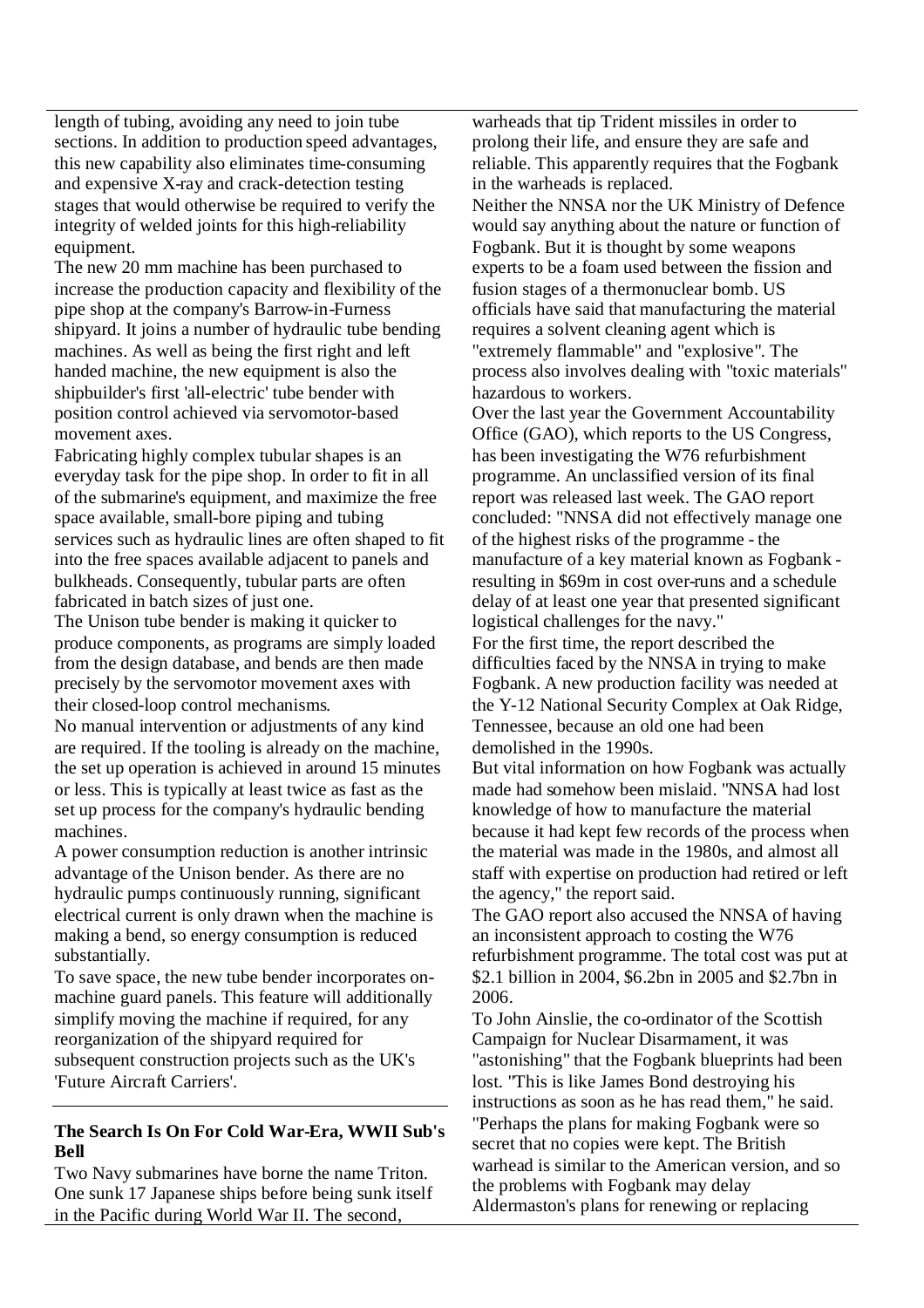nuclear-powered Triton made history in 1960 with a submerged circumnavigation of the globe. Now the search is on for a ship's bell that links the two - a bell that has been missing for 45 years. Retired Master Chief Harold Weston, 77, of Virginia Beach served aboard the nuclear-powered Triton for almost seven years. He was chief of the boat, the highest-ranking enlisted sailor aboard, from 1963 to 1967.

He's determined to find the bell that first went to sea aboard the original Triton, inscribed "USS TRITON SS-201."

According to Navy lore, bells were removed from submarines after the Japanese attacked Pearl Harbor. The Triton's bell was found in storage in San Diego after the war and ended up with Adm. Willis Lent, the SS-201's first commander. His widow, the story goes, passed the bell on to the crew of the new Triton, SSN-586, which was commissioned in Groton, Conn., in 1959.

The old Triton bell was a powerful symbol for the Cold War crew. One of 52 U.S. submarines sunk in World War II, the Triton went down with 74 men aboard.

When SSN-586 reached the Admiralty Islands, near where the first Triton likely was sunk, the crew fired three water slugs, simulating live torpedoes, in salute. They tolled the bell to honor the Triton sailors who never came home.

The Triton's round-the-world trip ended after 84 days of submerged travel. President Dwight Eisenhower personally honored its commanding officer, Capt. Edward Beach, who wrote an article about the trip for National Geographic and went on to author numerous books about submarines.

A few years later, the Triton was overhauled at Electric Boat in Groton. Weston said he thinks the bell went into a storage locker. He's trying to spread the word among retired submariners and shipyard workers, hoping that someone knows where the 14 inch brass bell might be. Maybe it's in the garage or attic of someone who doesn't know its significance. He'd like to see it on display alongside other Triton memorabilia at Great Lakes Naval Station in Illinois, where a recruit training barracks named for the submarines was dedicated in 2004.

"Now whether a sailor took the bell, or a shipboard worker took the bell, we don't know," said Weston. "We don't know where it is. We'd just like to get it." His quest has ruffled some feathers at General Dynamics Electric Boat.

The company's spokesman, Robert Hamilton, bristled at the suggestion that shipyard workers might have

Trident."

The NNSA's principal deputy administrator, William Ostendorff, said that the agency "generally agrees" with the findings of the GAO report. He stressed that NNSA was strengthening its management procedures. He added: "As with many processes that implement increased rigour, there is a need for identification of increased funding in order to increase the fidelity in project risk assessment."

UK sources suggested, though, that the US and UK designs were not identical. All the details of exactly how nuclear weapons are put together are classified as top secret in both countries.

A spokesman for the Ministry of Defence told the Sunday Herald: "It is MoD policy not to comment on nuclear warhead design. To do so would, or would be likely to, prejudice national security."

# **WWII Toxic Sub To Be Surfaced**

Toxic sub coming up for air.

The wreck of a German World War II submarine which is seeping deadly poison into the North Sea is to be raised to the surface.

The U-boat – with 73 men on board – was sunk by the British in 1945 and has been leaking mercury ever since.

But now the toxic time bomb, as it is known, will be lifted next year at a cost of £100million from the region used by Scottish fishermen west of Norway. 'I have given highest consideration to concern by fisheries over contamination,' said Norwegian fisheries minister Helga Pedersen, who agreed to the operation.

'The wreck will be raised with a large container underneath it that will catch loose mercury, and it will be brought ashore in a special vessel.'

The submarine was on a mission to Japan carrying jet engine parts and 67tonnes of mercury, used to make weapons, when it was intercepted by HMS Venturer.

It was followed for three hours by the British submarine, which sunk the vessel with its last torpedo in February 1945.

Everyone on board died. It was the only submarine to be sunk by another while underwater.

In 2003, the wreck was found in two pieces, with its deadly cargo of 1,800 mercury canisters corroding.

The first client for the Super Falcon was venture capitalist Tom Perkins, who wanted a toy to keep on his mega-yacht, the Maltese Falcon. The base price: \$1.3 million. Another model, which has open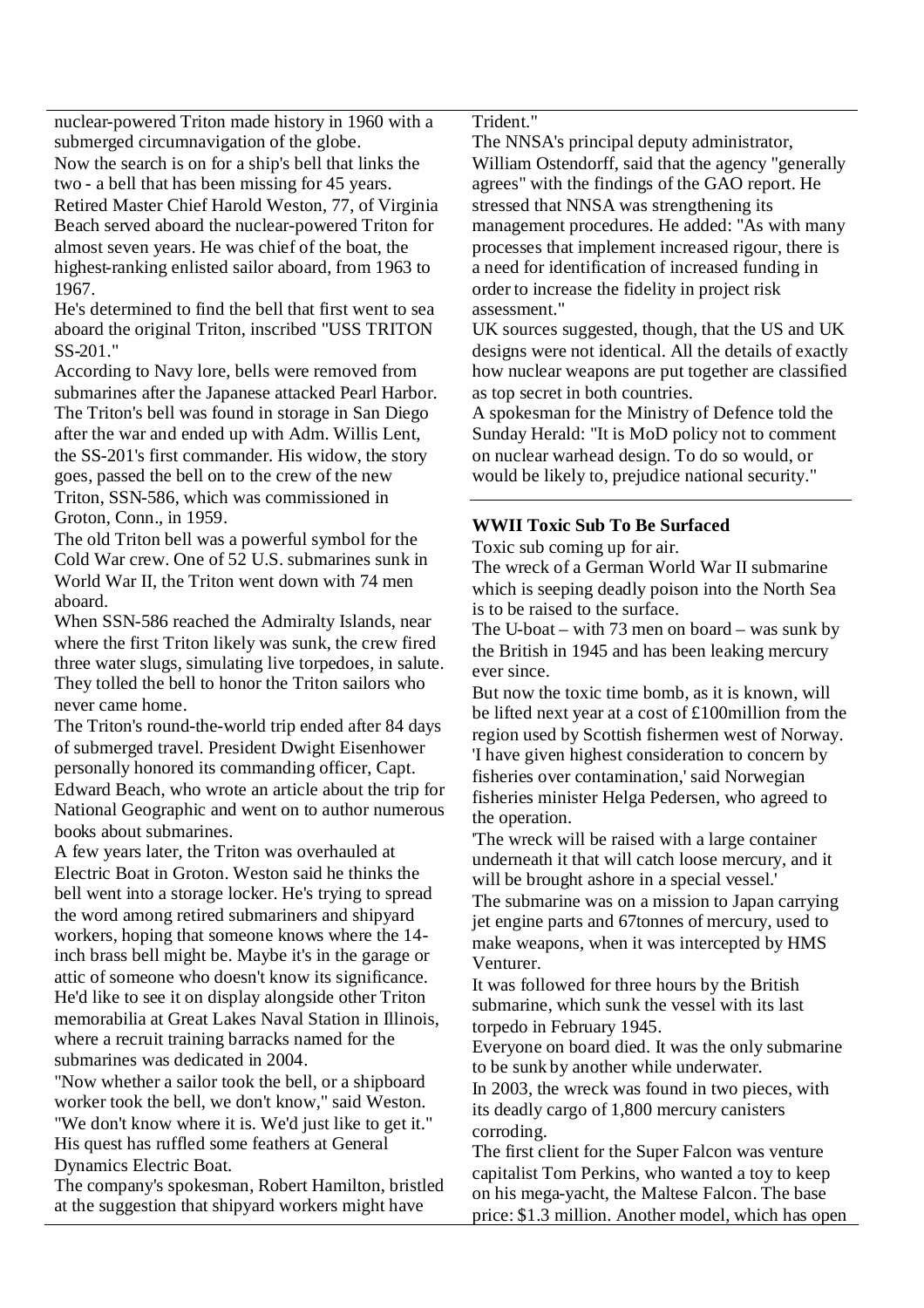done something wrong 45 years ago and said it would be impractical to look for the bell now.

"There is no evidence that the bell from the World War II Triton was in the Electric Boat shipyard during the 1960s, nor were any bells found during extensive inspections of the shipyard as part of reengineering efforts over the last several years," Hamilton said in a statement.

Jeanine McKenzie Allen is intrigued by the story of the bell. Allen's father, Lloyd C. McKenzie, was a chief torpedoman's mate aboard the Triton when it disappeared in 1943. The exact location of the wreckage is unknown, but Allen, who was 3 when her father died, would like to find it.

Allen's research on the old Triton put her into contact with the second Triton's crew. She attends their reunions and has seen photos of the historic circumnavigation.

One image clearly displays the SS-201 bell, polished and gleaming.

"It took my breath away," said Allen, who grew up in Norfolk and now lives in Alexandria.

Allen is certain her father, who was a Triton plankowner, or an original member of the crew, touched the bell during his service before the war. She'd like to touch it, too.

"It would be really exciting to find the bell, and I know it would be to the other families too," Allen said. "It was something aboard the sub in happier times, times they weren't stressed and at war."

## **CNO Announces Flag Officer Assignments**

WASHINGTON – Chief of Naval Operations Adm. Gary Roughead announced on March 11 the following assignments:

Rear Adm. (lower half) David H. Buss, who has been selected for promotion to rear admiral, will be assigned as commander, Carrier Strike Group 12, Norfolk, Va. Buss is currently serving as deputy chief of staff, Strategic Plans and Assessment, Multi-National Force - Iraq, Baghdad, Iraq.

Rear Adm. (lower half) Philip S. Davidson will be assigned to commander, Carrier Strike Group 8, Norfolk, Va. Davidson is currently serving as deputy director for Strategy and Policy, J5, Joint Staff, Washington.

Rear Adm. (lower half) Bruce E. Grooms, who has been selected for promotion to rear admiral, will be assigned as vice director, Joint Staff, Washington. Grooms is currently assigned as commander, Submarine Group 2, Groton, Conn. Rear Adm. Joseph F. Kilkenny will be assigned as commander, Naval Education and Training

cockpits and cannot dive as deep as the Super Falcon, sells for \$350,000.

Perkins, writing in Boating International magazine, said he joined the project to take the Super Falcon from prototype to a fully functional craft.

"Like some of my other projects, we didn't finish on time, but also like some of the others, the end result exceeded all our expectations," he said. The second machine is being built for Hawkes' personal use.

A submarine driver wouldn't recognize the cockpit of the Super Falcon.

"There are no valves, there are no gauges," Hawkes said. "You just power up the thrusters, start your take-off run, put the joystick forward, then the nose goes down. The wings literally pull it down." That's very different from conventional submarines, which basically dive by changing the ballast of the ship to make it sink.

"It's not just that they look like airplanes, they actually are," Hawkes said. "The machines we build underwater should look like airplanes, not submarines. Airplanes don't look like balloons." He won't take credit for the idea, saying the idea of a submarine with fins and wings has been thought of before. The 1972 French comic book, "Tintin and the Lake of Sharks," included a shark-like submarine with dorsal fins and a tail. Hawkes said that although the idea of wings may have been obvious, "The prize goes to he that does." On one of the submersible's first test voyages, Hawkes' team encountered a group of hammerhead sharks. The sharks were curious and swam around the watercraft. One engaged the sub in a game of chicken, only to veer off at the last minute. It was a great reward, Hawkes said.

The craft is powered by batteries and the turbines that drive the ship were made with special care to be incredibly quiet. The maneuverability also lets it navigate in strong currents that stifle other underwater craft, the creators said.

The business plan for Deep Flight includes schools for underwater pilots to fly future versions of the Super Falcon. The next school is scheduled for this summer in the Turks and Caicos, said Karen Hawkes, the company's manager of marketing and communications, in an e-mail.

The three-day course costs \$17,000. There is also a half-day, ride-along dive that costs \$5,500. Karen Hawkes said the company enrolls 10 to 15 people per course and had open spots for this summer's courses.

She also wrote that while "there really isn't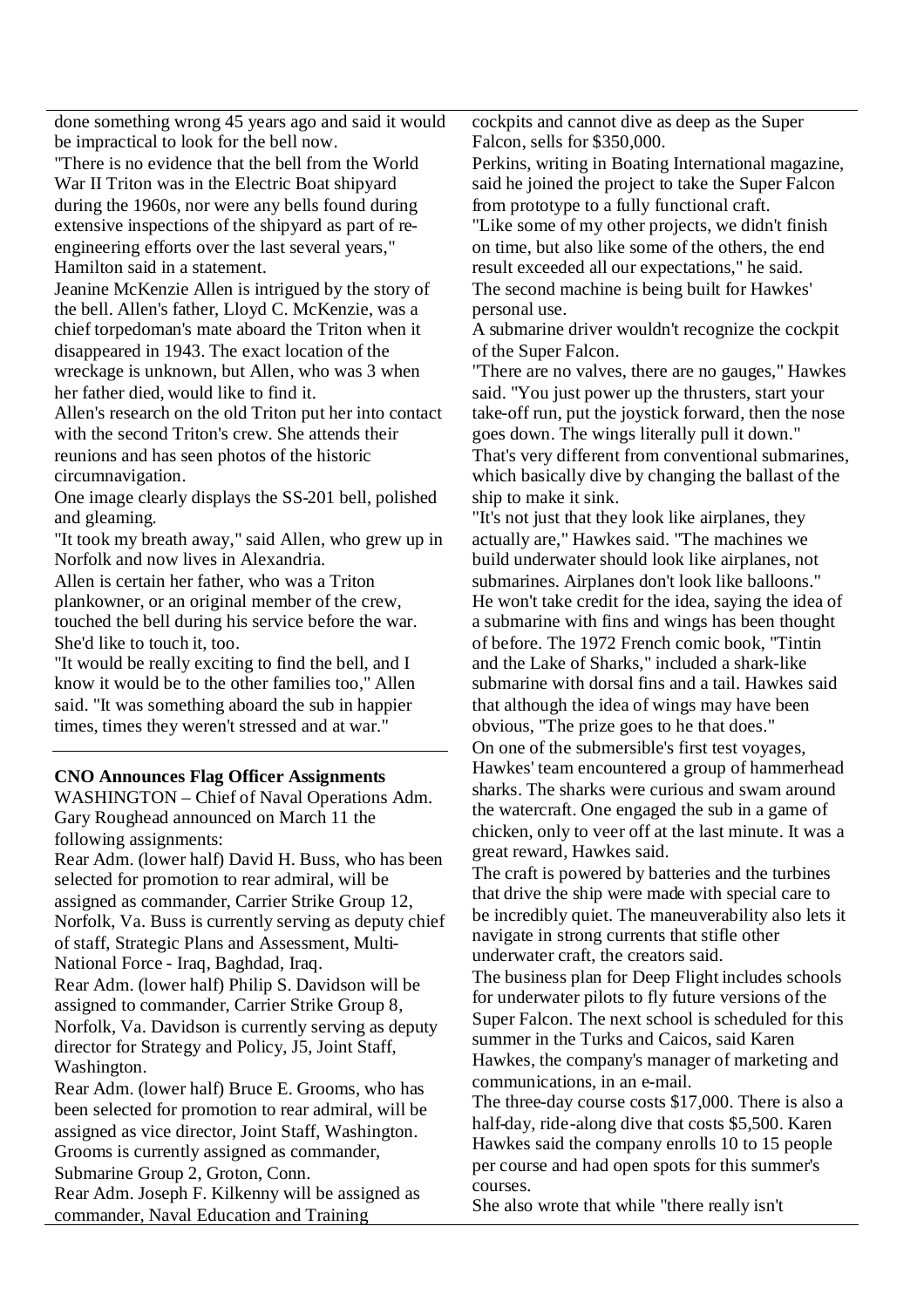Command, Pensacola, Fla. Kilkenny is currently serving as commander, Navy Recruiting Command, Millington, Tenn.

Rear Adm. (lower half) Steven J. Romano will be assigned as commander, Navy Exchange Service Command, Virginia Beach, Va. Romano is currently serving as director, Logistics and Security Assistance, J4, U.S. European Command, Stuttgart, Germany.

Rear Adm. (lower half) David M. Thomas, Jr., who has been selected for promotion to rear admiral, will be assigned as commander, Carrier Strike Group 3, Norfolk, Va. Thomas is currently serving as commander, Joint Task Force – Guantanamo, U.S. Southern Command, Guantanamo, Cuba. Rear Adm. (lower half) Thomas C. Traaen will be assigned to vice director for Logistics, J4, Joint Staff, Washington. Traaen is currently serving as deputy chief of staff for Logistics, Fleet Supply, and Ordnance, N4, U.S. Pacific Fleet, Pearl Harbor. Rear Adm. (lower half) Robert O. Wray Jr. will be assigned as deputy commander, Military Sealift Command, Washington. Wray is currently serving as deputy commander, Military Sealift Command Atlantic/Pacific/Europe, Washington.

# **Connecticut Veterans Wartime Service Medal**

Anyone who went through Groton and lived there for at least 90 days are eligible for this medal. Information at the link

http://www.ct.gov/ctva/cwp/view.asp?a=1992&q=31 3194

The Requirements for this Medal are that you currently live in CT or that you lived in CT for 90 days while you were serving. As many Submarine Veterans were stationed in Groton many of you are eligible.

Everyone is entitled to wear it. In addition to residency, all you have to have been is in the Service during:

Spanish-American War (April 21, 1898 – July 4, 1902)

Mexican Border Period (May 9, 1916 – April 5, 1917)

World War I (April 6, 1917 – November 11, 1918) World War II (December 7, 1941 – December 31, 1946)

Korean Conflict (June 27, 1950 – January 31, 1955) Vietnam (February 28, 1961 – July 1, 1975)

Persian Gulf Era (August 2, 1990 – a date to be determined by Presidential proclamation or federal law)

The question was asked if you had to be just in the

something akin to the FAA governing submersible operations," her company thinks sub manufacturers should offer pilot training to the owners of machine.

Then the owner can load his or her new toy onto their yacht and discover the underwater portion of this planet that most people never see, Hawkes said.

"Do you want to stalk a shark?" he asked. "Do you want to go to a Great White and go woo-hoo? Do you want to do a barrel roll with a whale? "Shall we go and find some territories that humans have never seen before? ... Get in one of these machines, get below 150 feet – the deepest that divers go – and you are the first human eyes to look at that piece of the planet."

# **Jack Stevenson is Alive and Well in Colorado!**